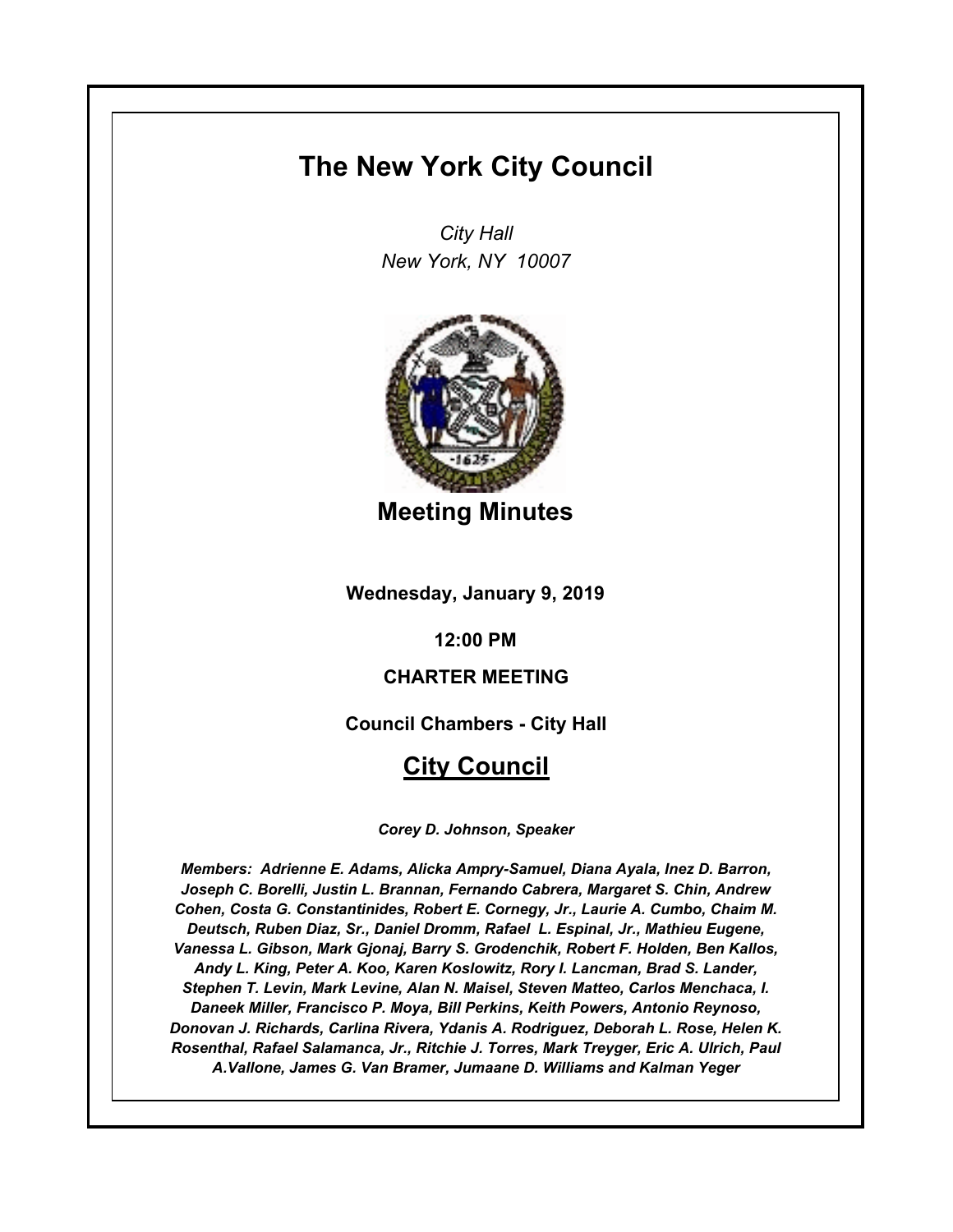# *The Majority Leader and Acting President Pro Tempore (Council Member Cumbo)*

| 1. | Roll Call                                                                                                                                                                                                                                                                                                                                                                                                                                                                                                              |
|----|------------------------------------------------------------------------------------------------------------------------------------------------------------------------------------------------------------------------------------------------------------------------------------------------------------------------------------------------------------------------------------------------------------------------------------------------------------------------------------------------------------------------|
|    | Present: Speaker Johnson, Adams, Ampry-Samuel, Ayala, Barron, Borelli, Brannan,<br>Cabrera, Chin, Cohen, Constantinides, Cornegy Jr., Cumbo, Deutsch, Diaz Sr.,<br>Dromm, Espinal Jr., Eugene, Gjonaj, Grodenchik, Holden, Kallos, Koo,<br>Koslowitz, Lancman, Lander, Levin, Levine, Maisel, Matteo, Menchaca, Miller,<br>Moya, Perkins, Powers, Reynoso, Rivera, Rodriguez, Rose, Rosenthal,<br>Salamanca Jr., Torres, Treyger, Ulrich, Vallone, Van Bramer, Williams and Yeger<br>Absent: Gibson, King and Richards |
|    | The presence of a quorum was announced by the Majority Leader and Acting President<br>Pro Tempore (Council Member Cumbo).                                                                                                                                                                                                                                                                                                                                                                                              |
|    | There were 48 Council Members marked present for this Charter Meeting.                                                                                                                                                                                                                                                                                                                                                                                                                                                 |
|    | There is a vacancy in the office of Public Advocate pending the swearing-in of the winner<br>of the scheduled Tuesday, February 26, 2019 citywide Special Election.                                                                                                                                                                                                                                                                                                                                                    |
| 2. | Invocation                                                                                                                                                                                                                                                                                                                                                                                                                                                                                                             |
|    | The Invocation was delivered by Rabbi Scott N. Bolton of Congregation Or Zarua, 127 E.<br>82nd Street, New York, NY 10028.                                                                                                                                                                                                                                                                                                                                                                                             |
|    | Council Member Powers moved to spread the Invocation in full upon the Record.                                                                                                                                                                                                                                                                                                                                                                                                                                          |
| 3. | <b>Adoption of Minutes</b>                                                                                                                                                                                                                                                                                                                                                                                                                                                                                             |
|    | Council Member Constantinides moved that the Minutes of the Stated Meeting of<br>November 28, 2018 be adopted as printed.                                                                                                                                                                                                                                                                                                                                                                                              |
| 4. | Messages & Papers from the Mayor                                                                                                                                                                                                                                                                                                                                                                                                                                                                                       |
|    | None                                                                                                                                                                                                                                                                                                                                                                                                                                                                                                                   |
| 5. | Communications from City, County & Borough Offices                                                                                                                                                                                                                                                                                                                                                                                                                                                                     |
|    | None                                                                                                                                                                                                                                                                                                                                                                                                                                                                                                                   |
| 6. | <b>Petitions and Communications</b>                                                                                                                                                                                                                                                                                                                                                                                                                                                                                    |
|    | None                                                                                                                                                                                                                                                                                                                                                                                                                                                                                                                   |
| 7. | Land Use Call-Ups                                                                                                                                                                                                                                                                                                                                                                                                                                                                                                      |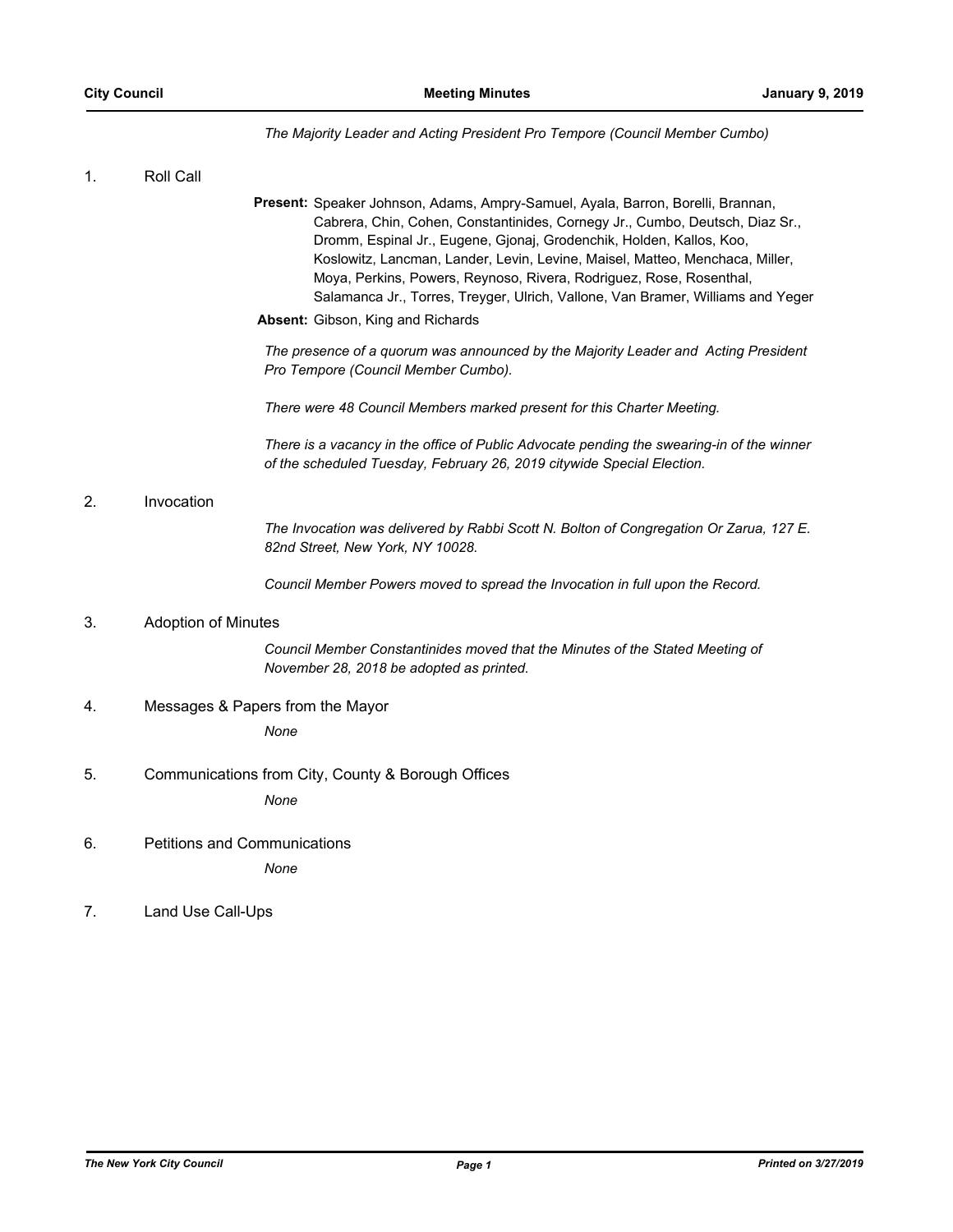| M 0124-2019               | By the Chair of the Land Use Committee (Council Member<br>Salamanca):                                                                                                                                                     |
|---------------------------|---------------------------------------------------------------------------------------------------------------------------------------------------------------------------------------------------------------------------|
|                           | Pursuant to Rule 11.20(b) of the Council Rules and Section                                                                                                                                                                |
|                           | 197-d(b)(3) of the New York City Charter, the Council hereby                                                                                                                                                              |
|                           | resolves that the actions of the City Planning Commission on                                                                                                                                                              |
|                           | Application No. C 190051 PPX (Belmont Cove Rezoning) shall be                                                                                                                                                             |
|                           | subject to Council review. This application is related to                                                                                                                                                                 |
|                           | Application Nos. C 190049 ZMX and N 190050 ZRX.                                                                                                                                                                           |
|                           | Attachments: January 9, 2019 - Charter Meeting with Links to Files, Hearing Transcript -<br>Charter Meeting 1-9-19, Minutes of the Charter Meeting - January 9, 2019                                                      |
|                           | A motion was made that this Land Use Call-Up be Approved, by Council approved<br>by consent Roll Call.                                                                                                                    |
| M 0125-2019               | By the Speaker (Council Member Johnson):                                                                                                                                                                                  |
|                           | Pursuant to Rule 11.20b of the Council and Section 197-d(b)(3) of                                                                                                                                                         |
|                           | the New York City Charter, the Council resolves that the action of                                                                                                                                                        |
|                           | the City Planning Commission on Uniform Land Use Review                                                                                                                                                                   |
|                           | Procedure Application No. C 190070 ZSM (59 Greenwich) shall be                                                                                                                                                            |
|                           | subject to review by the Council.                                                                                                                                                                                         |
|                           | Attachments: January 9, 2019 - Charter Meeting with Links to Files, Hearing Transcript -<br>Charter Meeting 1-9-19, Minutes of the Charter Meeting - January 9, 2019                                                      |
|                           | A motion was made that this Land Use Call-Up be Approved, by Council approved<br>by consent Roll Call.                                                                                                                    |
| M 0126-2019               | <b>By Council Member Chin:</b>                                                                                                                                                                                            |
|                           | Pursuant to Rule 11.20(b) of the Council Rules and Section                                                                                                                                                                |
|                           | 197-d(b)(3) of the New York City Charter, the Council hereby                                                                                                                                                              |
|                           | resolves that the actions of the City Planning Commission on                                                                                                                                                              |
|                           | Uniform Land Use Review Procedure Application No. C 180439                                                                                                                                                                |
|                           | ZSM (51-53 White Street) shall be subject to Council review.                                                                                                                                                              |
|                           | Attachments: January 9, 2019 - Charter Meeting with Links to Files, Hearing Transcript -<br>Charter Meeting 1-9-19, Minutes of the Charter Meeting - January 9, 2019                                                      |
|                           | A motion was made that this Land Use Call-Up be Approved, by Council approved<br>by consent Roll Call.                                                                                                                    |
|                           | The Majority Leader and Acting President Pro Tempore (Council Member Cumbo) put the<br>question whether the Council would agree with and adopt such motion which was decided<br>in the affirmative by the following vote: |
| Passed The Consent Agenda |                                                                                                                                                                                                                           |

**A motion was made that these files be approved by consent vote.**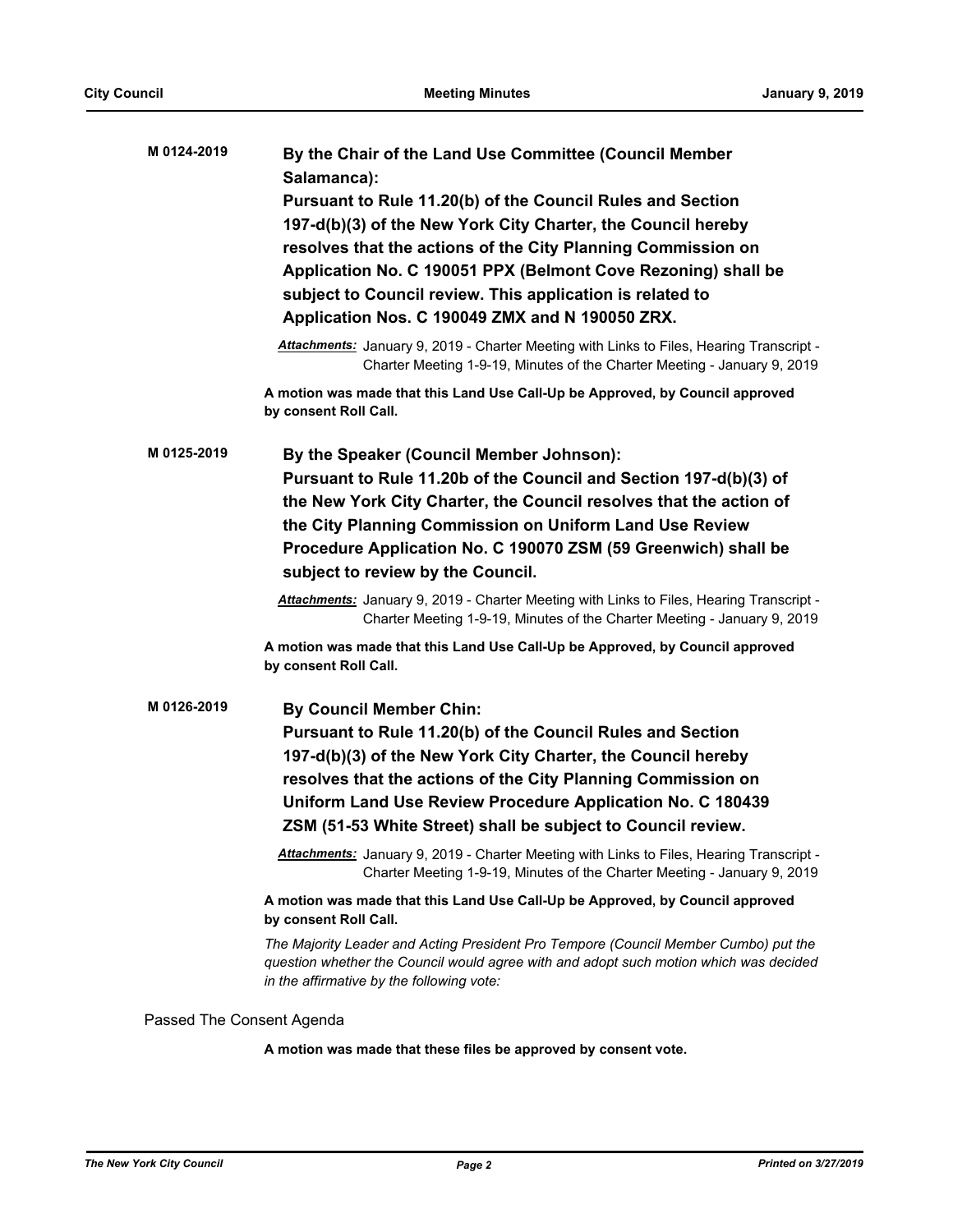- Affirmative: 48 Speaker Johnson, Adams, Ampry-Samuel, Ayala, Barron, Borelli, Brannan, Cabrera, Chin, Cohen, Constantinides, Cornegy Jr., Cumbo, Deutsch, Diaz Sr., Dromm, Espinal Jr., Eugene, Gjonaj, Grodenchik, Holden, Kallos, Koo, Koslowitz, Lancman, Lander, Levin, Levine, Maisel, Matteo, Menchaca, Miller, Moya, Perkins, Powers, Reynoso, Rivera, Rodriguez, Rose, Rosenthal, Salamanca Jr., Torres, Treyger, Ulrich, Vallone, Van Bramer, Williams and Yeger
	- **Absent:** 3 Gibson, King and Richards

*At this point, the Majority Leader and Acting President Pro Tempore (Coucil Member Cumbo) declared that the aforementioned items were adopted and referred to the Committee on Land Use and to the appropriate Land Use Subcommittee.*

- 8. Communication from the Speaker
- 9. Discussion of General Orders
- 10. Reports of Special Committees

*None*

11. Reports of Standing Committees

Report of the Committee on Education

#### **A Local Law to amend the administrative code of the city of New York, in relation to requiring the department of education to report the duration of school bus routes Int 0089-2018-C**

*Attachments:* Summary of Int. No. 89-C, Summary of Int. No. 89-B, Summary of Int. No. 89-A, Summary of Int. No. 89, Int. No. 89, January 31, 2018 - Stated Meeting Agenda, Proposed Int. No. 89-A - 10/5/18, Committee Report 10/16/18, Hearing Testimony 10/16/18, Hearing Transcript 10/16/18, Proposed Int. No. 89-B - 12/26/18, Proposed Int. No. 89-C - 12/31/18, Committee Report 1/9/19, Hearing Transcript 1/9/19, January 9, 2019 - Charter Meeting with Links to Files, Hearing Transcript - Charter Meeting 1-9-19, Int. No. 89-C (FINAL), Fiscal Impact Statement, Legislative Documents - Letter to the Mayor, Local Law 26, Minutes of the Charter Meeting - January 9, 2019

## **A motion was made that this Introduction be Approved by Council approved by consent Roll Call.**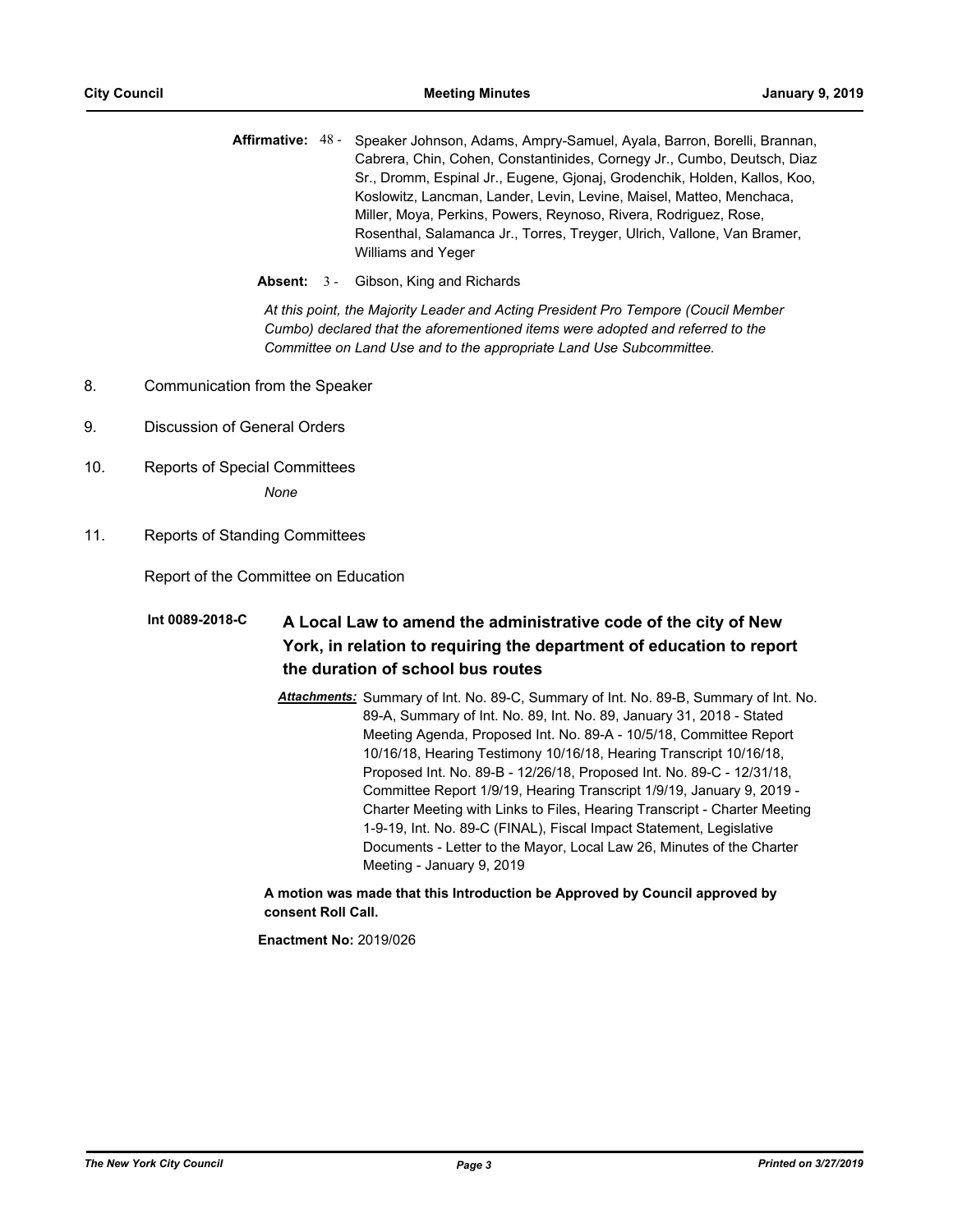#### **A Local Law to amend the administrative code of the city of New York, in relation to the creation and distribution of a school bus ridership guide Int 0451-2018-B**

*Attachments:* Summary of Int. No. 451-B, Summary of Int. No. 451-A, Summary of Int. No. 451, Int. No. 451, February 14, 2018 - Stated Meeting Agenda, Committee Report 10/16/18, Hearing Testimony 10/16/18, Hearing Transcript 10/16/18, Proposed Int. No. 451-A - 12/26/18, Proposed Int. No. 451-B - 12/31/18, Committee Report 1/9/19, Hearing Transcript 1/9/19, January 9, 2019 - Charter Meeting with Links to Files, Hearing Transcript - Charter Meeting 1-9-19, Int. No. 451-B (FINAL), Fiscal Impact Statement, Legislative Documents - Letter to the Mayor, Local Law 27, Minutes of the Charter Meeting - January 9, 2019

**A motion was made that this Introduction be Approved by Council approved by consent Roll Call.**

**Enactment No:** 2019/027

# **A Local Law to amend the administrative code of the city of New York, in relation to requiring the department of education to report on procedures following receipt of a notice of misconduct about an employee of a school bus vendor Int 0926-2018-B**

*Attachments:* Summary of Int. No. 926-B, Summary of Int. No. 926-A, Summary of Int. No. 926, Int. No. 926, May 23, 2018 - Stated Meeting Agenda with Links to Files, Committee Report 10/16/18, Hearing Testimony 10/16/18, Hearing Transcript 10/16/18, Proposed Int. No. 926-A - 12/26/18, Proposed Int. No. 926-B - 12/31/18, Committee Report 1/9/19, Hearing Transcript 1/9/19, January 9, 2019 - Charter Meeting with Links to Files, Hearing Transcript - Charter Meeting 1-9-19, Int. No. 926-B (FINAL), Fiscal Impact Statement, Legislative Documents - Letter to the Mayor, Local Law 30, Minutes of the Charter Meeting - January 9, 2019

**A motion was made that this Introduction be Approved by Council approved by consent Roll Call.**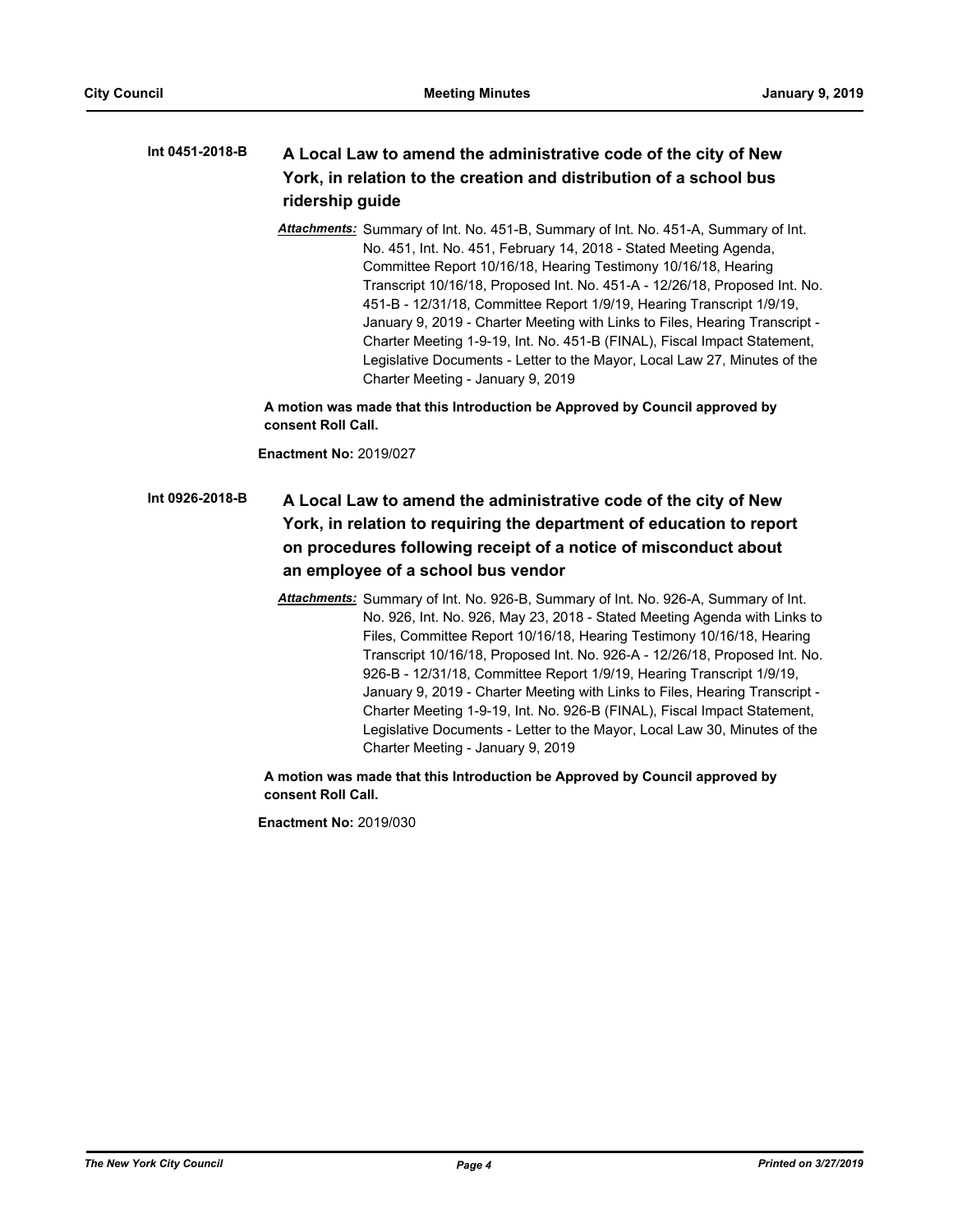## **A Local Law to amend the administrative code of the city of New York, in relation to reporting by the department of education of complaints and investigations relating to school bus transportation services Int 0929-2018-B**

*Attachments:* Summary of Int. No. 929-B, Summary of Int. No. 929-A, Summary of Int. No. 929, Int. No. 929, May 23, 2018 - Stated Meeting Agenda with Links to Files, Committee Report 10/16/18, Hearing Testimony 10/16/18, Hearing Transcript 10/16/18, Proposed Int. No. 929-A - 12/26/18, Proposed Int. No. 929-B - 12/31/18, Committee Report 1/9/19, Hearing Transcript 1/9/19, January 9, 2019 - Charter Meeting with Links to Files, Hearing Transcript - Charter Meeting 1-9-19, Int. No. 929-B (FINAL), Fiscal Impact Statement, Legislative Documents - Letter to the Mayor, Local Law 31, Minutes of the Charter Meeting - January 9, 2019

**A motion was made that this Introduction be Approved by Council approved by consent Roll Call.**

**Enactment No:** 2019/031

#### **A Local Law to amend the administrative code of the city of New York, in relation to requiring the placement of communication devices and tracking devices on school buses Int 1099-2018-A**

*Attachments:* Summary of Int. No. 1099-A, Summary of Int. No. 1099, Int. No. 1099, September 12, 2018 - Stated Meeting Agenda with Links to Files, Committee Report 10/16/18, Hearing Testimony 10/16/18, Hearing Transcript 10/16/18, Proposed Int. No. 1099-A - 12/26/18, Committee Report 1/9/19, Hearing Transcript 1/9/19, January 9, 2019 - Charter Meeting with Links to Files, Hearing Transcript - Charter Meeting 1-9-19, Int. No. 1099-A (FINAL), Fiscal Impact Statement, Legislative Documents - Letter to the Mayor, Local Law 32, Minutes of the Charter Meeting - January 9, 2019

**A motion was made that this Introduction be Approved by Council approved by consent Roll Call.**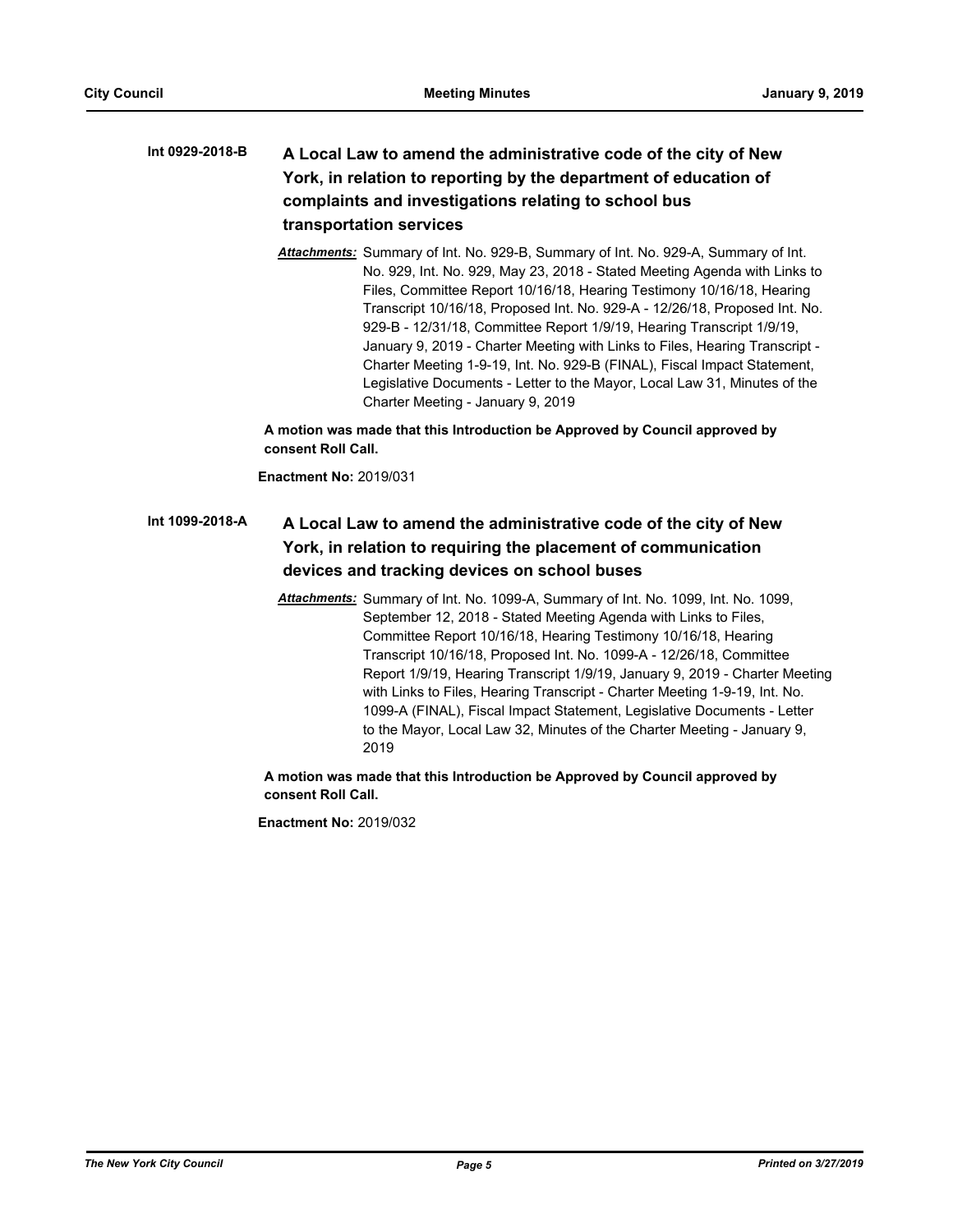## **A Local Law to amend the administrative code of the city of New York, in relation to requiring the department of education to report policies and goals relating to the provision of school bus transportation services Int 1148-2018-B**

*Attachments:* Summary of Int. No. 1148-B, Summary of Int. No. 1148-A, Summary of Int. No. 1148, Int. No. 1148, Committee Report 10/16/18, Hearing Testimony 10/16/18, Hearing Transcript 10/16/18, October 17, 2018 - Stated Meeting Agenda with Links to Files, Proposed Int. No. 1148-A - 12/26/18, Proposed Int. No. 1148-B - 12/31/18, Committee Report 1/9/19, Hearing Transcript 1/9/19, January 9, 2019 - Charter Meeting with Links to Files, Hearing Transcript - Charter Meeting 1-9-19, Int. No. 1148-B (FINAL), Fiscal Impact Statement, Legislative Documents - Letter to the Mayor, Local Law 33, Minutes of the Charter Meeting - January 9, 2019

**A motion was made that this Introduction be Approved by Council approved by consent Roll Call.**

**Enactment No:** 2019/033

#### **A Local Law to amend the administrative code of the city of New York, in relation to requiring the department of education to report on school bus transportation services Int 1173-2018-B**

*Attachments:* Summary of Int. No. 1173-B, Summary of Int. No. 1173-A, Summary of Int. No. 1173, Int. No. 1173, Committee Report 10/16/18, Hearing Testimony 10/16/18, Hearing Transcript 10/16/18, October 17, 2018 - Stated Meeting Agenda with Links to Files, Proposed Int. No. 1173-A - 12/26/18, Proposed Int. No. 1173-B - 12/31/18, Committee Report 1/9/19, Hearing Transcript 1/9/19, January 9, 2019 - Charter Meeting with Links to Files, Hearing Transcript - Charter Meeting 1-9-19, Int. No. 1173-B (FINAL), Fiscal Impact Statement, Legislative Documents - Letter to the Mayor, Local Law 34, Minutes of the Charter Meeting - January 9, 2019

**A motion was made that this Introduction be Approved by Council approved by consent Roll Call.**

**Enactment No:** 2019/034

Report of the Committee on Finance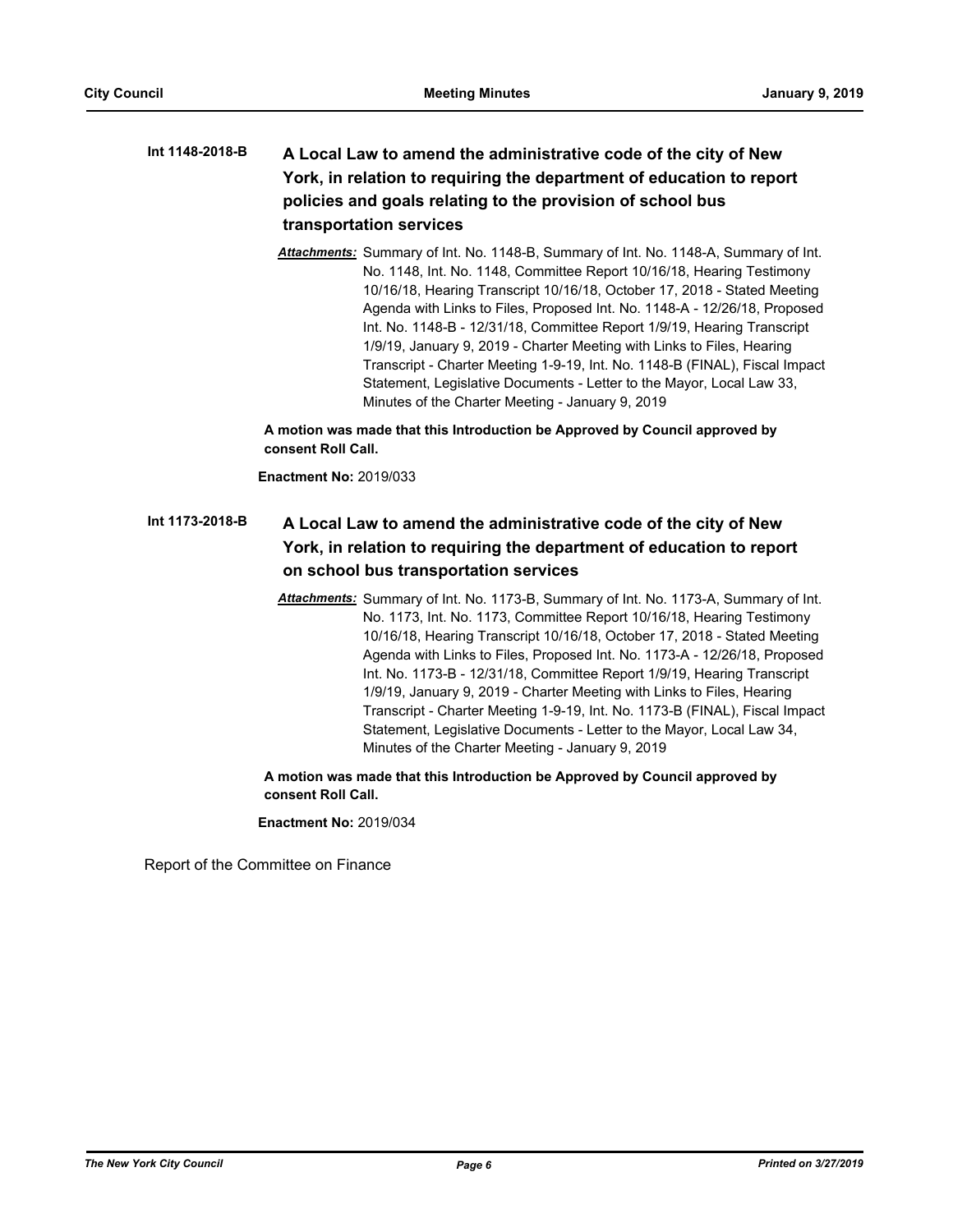#### **A Local Law to amend the administrative code of the city of New York, in relation to the establishment of the Throggs Neck business improvement district Int 1226-2018**

*Attachments:* Summary of Int. No. 1226, Mayor's Letter, Int. No. 1226, City Planning Commission Report, November 14, 2018 - Stated Meeting Agenda with Links to Files, Committee Report 11/28/18, Hearing Testimony 11/28/18, Hearing Transcript 11/28/18, Committee Report 1/9/19, Hearing Testimony 1/9/19, Hearing Transcript 1/9/19, January 9, 2019 - Charter Meeting with Links to Files, Hearing Transcript - Charter Meeting 1-9-19, Fiscal Impact Statement, Legislative Documents - Letter to the Mayor, Local Law 35, Minutes of the Charter Meeting - January 9, 2019

**A motion was made that this Introduction be Approved by Council approved by consent Roll Call.**

**Enactment No:** 2019/035

# **A Local Law to amend the administrative code of the city of New York, in relation to authorizing an increase in the amount to be expended annually in the Hudson Square business improvement district and an extension of the Hudson Square business improvement district boundaries Int 1227-2018**

*Attachments:* Summary of Int. No. 1227, Mayor's Letter, Int. No. 1227, City Planning Commission Report, November 14, 2018 - Stated Meeting Agenda with Links to Files, Committee Report 11/28/18, Hearing Testimony 11/28/18, Hearing Transcript 11/28/18, Committee Report 1/9/19, Hearing Testimony 1/9/19, Hearing Transcript 1/9/19, January 9, 2019 - Charter Meeting with Links to Files, Hearing Transcript - Charter Meeting 1-9-19, Fiscal Impact Statement, Legislative Documents - Letter to the Mayor, Local Law 36, Minutes of the Charter Meeting - January 9, 2019

**A motion was made that this Introduction be Approved by Council approved by consent Roll Call.**

**Enactment No:** 2019/036

#### **A Local Law to amend the administrative code of the city of New York, in relation to enforcement of prohibitions against unauthorized commuter vans Int 1299-2018-A**

*Attachments:* Summary of Int. No. 1299-A, Summary of Int. No. 1299, Int. No. 1299, Committee Report 12/10/18, Hearing Testimony 12/10/18, Hearing Transcript 12/10/18, December 11, 2018 - Stated Meeting Agenda with Links to Files, Proposed Int. No. 1299-A - 12/13/18, Committee Report 1/8/19, Hearing Transcript 1/8/19, January 9, 2019 - Charter Meeting with Links to Files, Hearing Transcript - Charter Meeting 1-9-19, Minutes of the Stated Meeting - December 11, 2018, Int. No. 1299-A (FINAL), Fiscal Impact Statement, Legislative Documents - Letter to the Mayor, Local Law 37, Minutes of the Charter Meeting - January 9, 2019

#### **A motion was made that this Introduction be Approved by Council approved by consent Roll Call.**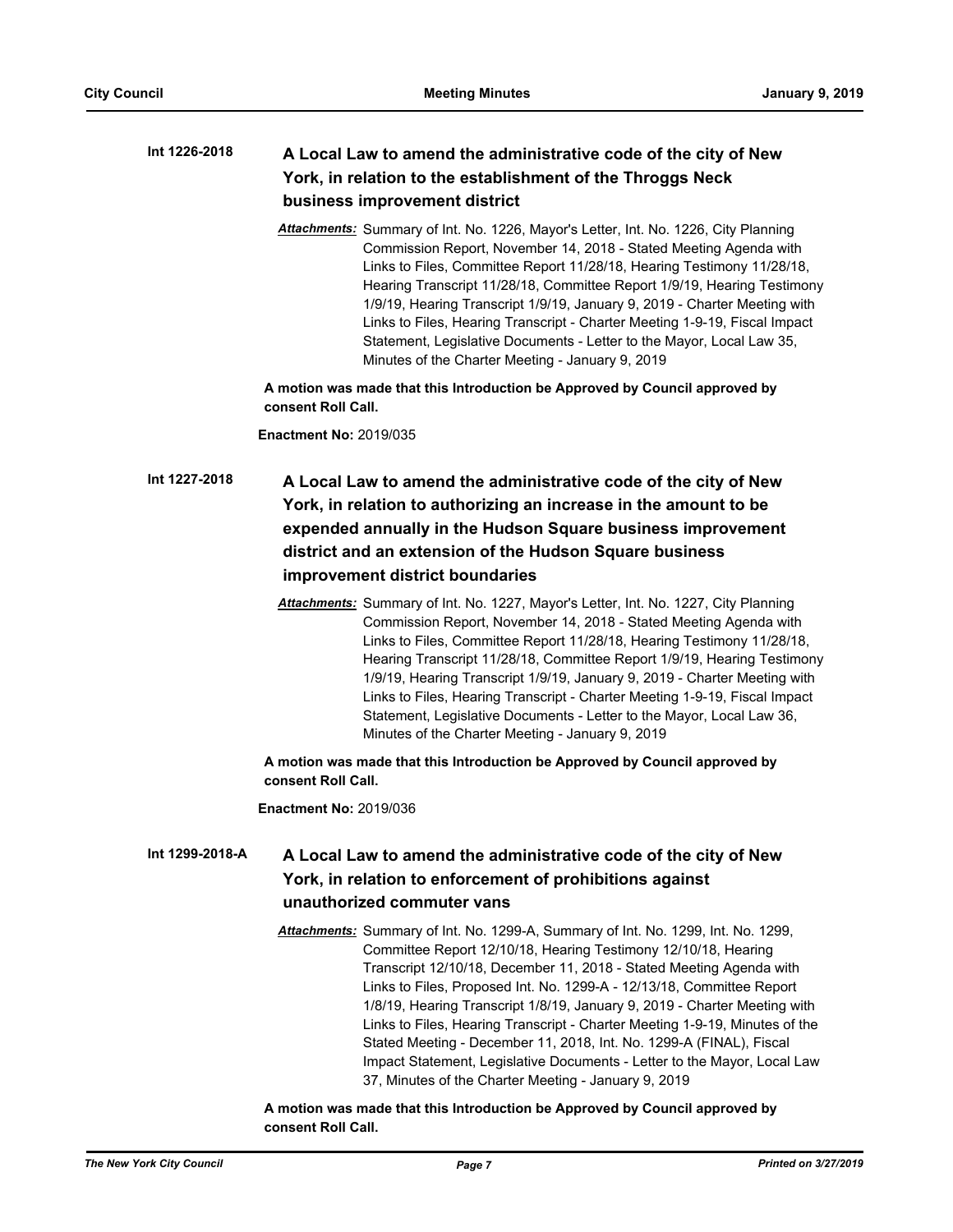#### **Enactment No:** 2019/037

Report of the Committee on Governmental Operations

#### **A Local Law to amend the New York city charter, in relation to an online list of required reports Int 0828-2018-A**

*Attachments:* Summary of Int. No. 828-A, Summary of Int. No. 828, Int. No. 828, Hearing Transcript - Stated Meeting 4-25-18, Committee Report 4/26/18, Hearing Testimony 4/26/18, Hearing Transcript 4/26/18, Proposed Int. No. 828-A - 1/2/19, Committee Report 1/7/19, Hearing Transcript 1/7/19, Committee Report - Stated Meeting, January 9, 2019 - Charter Meeting with Links to Files, Hearing Transcript - Charter Meeting 1-9-19, Int. No. 828-A (FINAL), Fiscal Impact Statement, Legislative Documents - Letter to the Mayor, Local Law 29, Minutes of the Charter Meeting - January 9, 2019

**A motion was made that this Introduction be Approved by Council approved by consent Roll Call.**

**Enactment No:** 2019/029

Report of the Committee on Housing and Buildings

## **A Local Law in relation to establishing temporary programs, conducting education, establishing a task force related to accessory sign violations and waiving penalties for violations for signs that are accessory to a use on the same zoning lot Int 0728-2018-B**

*Attachments:* Summary of Int. No. 728-B, Summary of Int. No. 728-A, Summary of Int. No. 728, Int. No. 728, March 22, 2018 - Stated Meeting Agenda, Committee Report 6/12/18, Hearing Testimony 6/12/18, Hearing Transcript 6/12/18, Proposed Int. No. 728-A - 12/13/18, Proposed Int. No. 728-B - 12/21/18, Committee Report 1/8/19, Hearing Transcript 1/8/19, Committee Report - Stated Meeting, January 9, 2019 - Charter Meeting with Links to Files, Hearing Transcript - Charter Meeting 1-9-19, Int. No. 728-B (FINAL), Fiscal Impact Statement, Legislative Documents - Letter to the Mayor, Local Law 28, Minutes of the Charter Meeting - January 9, 2019

#### **A motion was made that this Introduction be Approved by Council approved by Roll Call.**

- Affirmative: 46 Speaker Johnson, Adams, Ampry-Samuel, Ayala, Barron, Borelli, Brannan, Cabrera, Chin, Cohen, Constantinides, Cornegy Jr., Cumbo, Deutsch, Diaz Sr., Espinal Jr., Eugene, Gjonaj, Grodenchik, Holden, Kallos, Koo, Koslowitz, Lancman, Lander, Levin, Levine, Maisel, Matteo, Menchaca, Miller, Moya, Perkins, Powers, Reynoso, Rivera, Rodriguez, Rose, Rosenthal, Salamanca Jr., Torres, Treyger, Ulrich, Vallone, Van Bramer and Williams
	- **Negative:** 1 Dromm
	- **Abstain:** 1 Yeger
	- **Absent:** 3 Gibson, King and Richards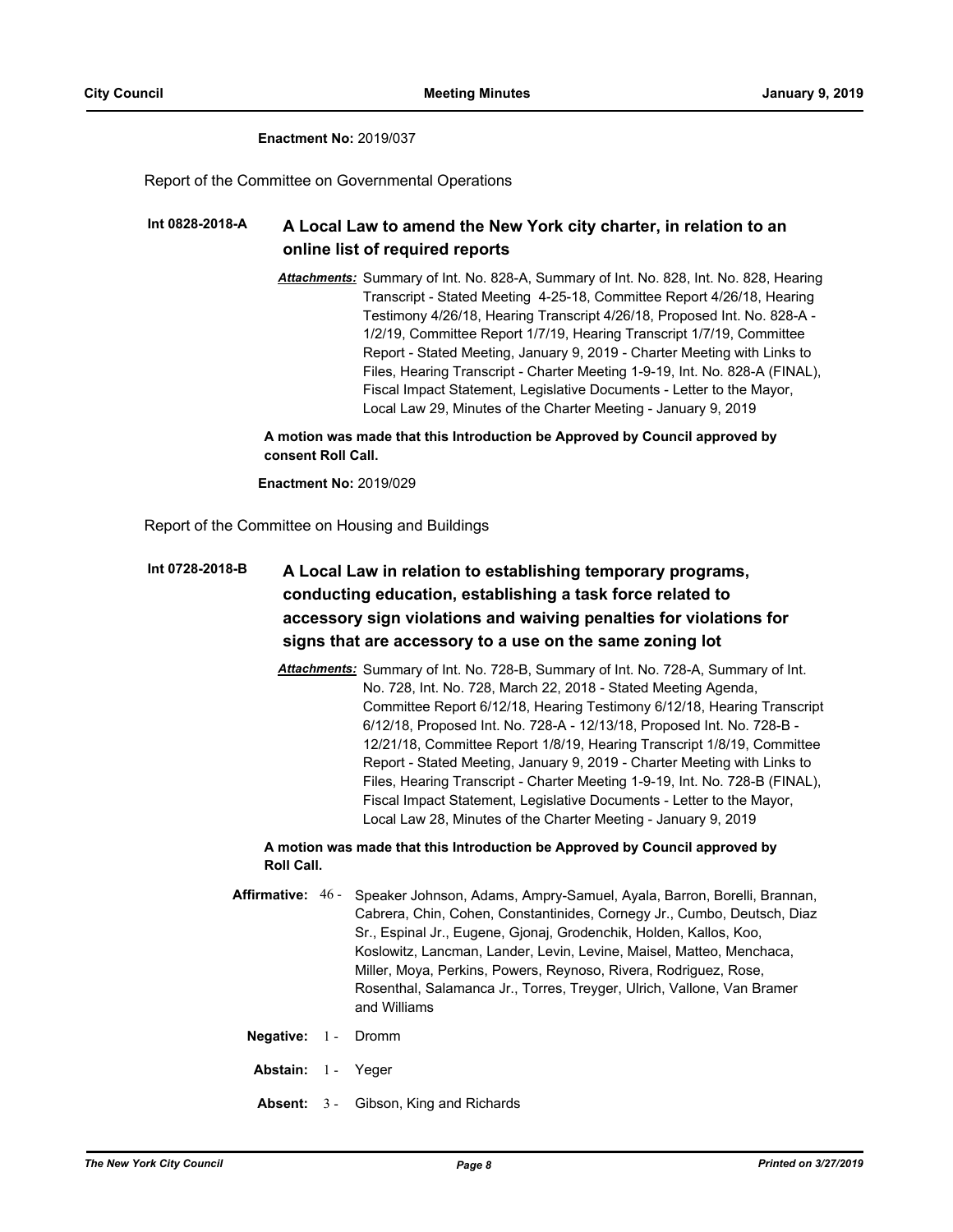# **Enactment No:** 2019/028

12. General Orders Calendar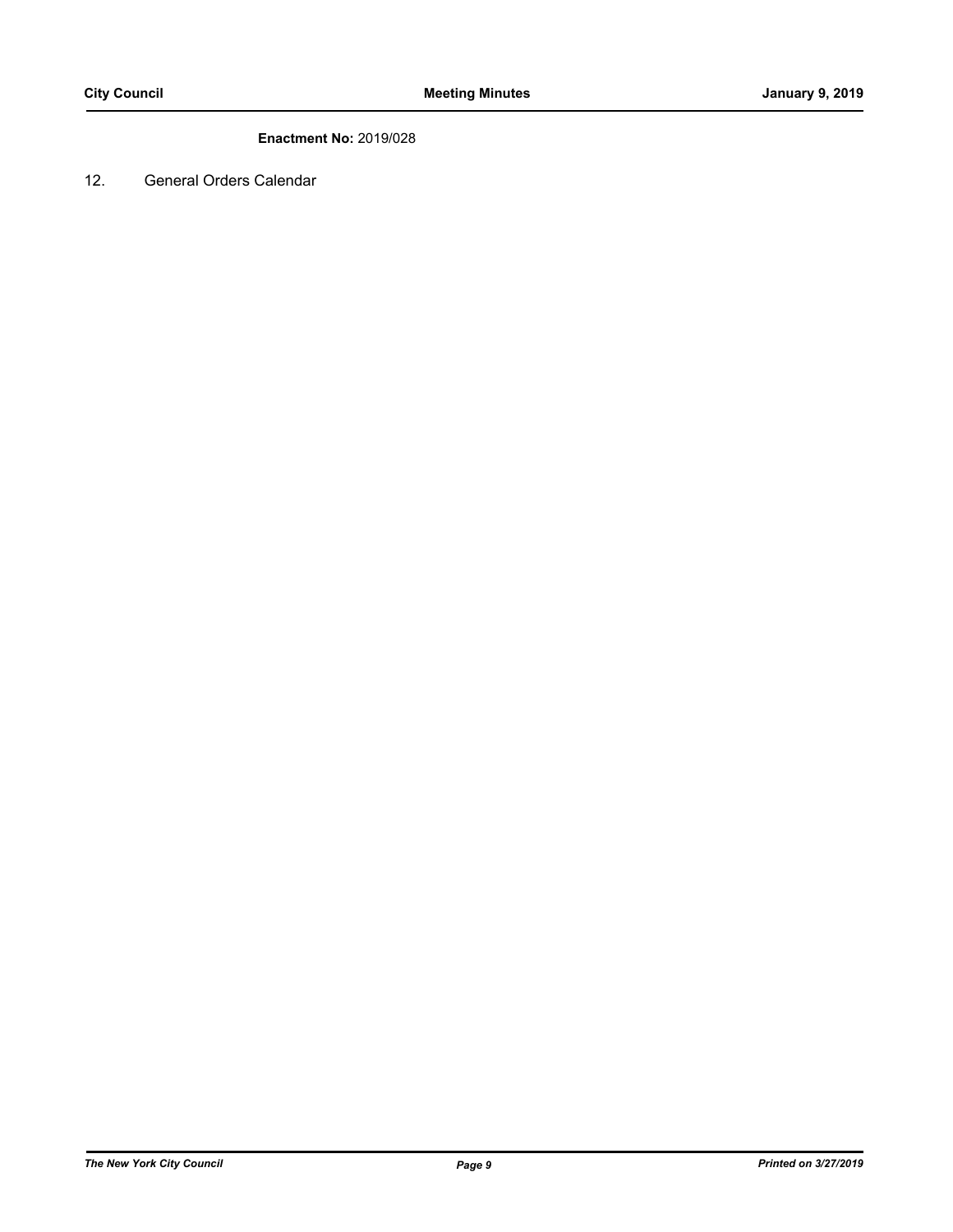#### **A Local Law to amend the New York city building code, in relation to clarifying the requirements for site safety training providers Int 0720-2018**

*Attachments:* Summary of Int. No. 720, Int. No. 720, Committee Report 3/6/18, Hearing Testimony 3/6/18, Hearing Transcript 3/6/18, March 7, 2018 - Stated Meeting Agenda, Hearing Transcript - Stated Meeting 3-7-18, March 22, 2018 - Stated Meeting Agenda, Fiscal Impact Statement, April 11, 2018 - Stated Meeting Agenda, Hearing Transcript - Stated Meeting 3-22-18, Minutes of the Stated Meeting - March 7, 2018, Hearing Transcript - Stated Meeting 4-11-18, May 9, 2018 - Stated Meeting Agenda with Links to Files, May 23, 2018 - Stated Meeting Agenda with Links to Files, Hearing Transcript - Stated Meeting 4-25-18, Minutes of the Stated Meeting - March 22, 2018, Hearing Transcript - Stated Meeting 5-9-18, Minutes of the Stated Meeting - April 11, 2018, Hearing Transcript - Stated Meeting 5-23-18, Hearing Transcript - Stated Meeting 6-7-18, Minutes of the Stated Meeting - April 25, 2018, July 18, 2018 - Stated Meeting Agenda with Links to Files, Hearing Transcript - Stated Meeting 6-28-18, Minutes of the Stated Meeting - May 9, 2018, Hearing Transcript - Stated Meeting 7-18-18, Minutes of the Stated Meeting - May 23, 2018, Minutes of the Stated Meeting - June 7, 2018, Hearing Transcript - Stated Meeting 8-8-18, August 29, 2018 - Stated Meeting Agenda with Links to Files, Hearing Transcript - Stated Meeting 8-29-18, September 12, 2018 - Stated Meeting Agenda with Links to Files, Minutes of the Stated Meeting - June 7, 2018, Hearing Transcript - Stated Meeting 9-12-18, Minutes of the Stated Meeting - June 28, 2018, September 26, 2018 - Stated Meeting Agenda with Links to Files, Minutes of the Stated Meeting - July 18, 2018, October 17, 2018 - Stated Meeting Agenda with Links to Files, Hearing Transcript - Stated Meeting 9-26-18, Minutes of the Stated Meeting - August 8, 2018, Minutes of the Stated Meeting - August 29, 2018, October 31, 2018 - Stated Meeting Agenda with Links to Files, Hearing Transcript - Stated Meeting 10-17-18, November 14, 2018 - Stated Meeting Agenda with Links to Files, Minutes of the Stated Meeting - September 12, 2018, November 28, 2018 - Stated Meeting Agenda with Links to Files, Hearing Transcript - Stated Meeting 10-31-18, Minutes of the Stated Meeting - September 26, 2018, December 11, 2018 - Stated Meeting Agenda with Links to Files, Minutes of the Stated Meeting - October 17, 2018, Hearing Transcript - Stated Meeting 11-14-18, December 20, 2018 - Stated Meeting Agenda with Links to Files, Hearing Transcript - Stated Meeting 11-28-18, August 8, 2018 - Stated Meeting Agenda with Links to Files, Hearing Transcript - Stated Meeting 12-11-18, January 9, 2019 - Charter Meeting with Links to Files, Minutes of the Stated Meeting - October 31, 2018, Hearing Transcript - Stated Meeting 12-20-18, Minutes of the Stated Meeting - November 14, 2018, January 24, 2019 - Stated Meeting Agenda with Links to Files, Hearing Transcript - Charter Meeting 1-9-19, Minutes of the Stated Meeting - November 28, 2018, February 13, 2019 - Stated Meeting Agenda with Links to Files, Minutes of the Stated Meeting - December 11, 2018, Hearing Transcript - Stated Meeting 1-24-19, February 28, 2019 - Stated Meeting Agenda with Links to Files, March 13, 2019 - Stated Meeting Agenda with Links to Files, Minutes of the Stated Meeting - December 20, 2018, Hearing Transcript - Stated Meeting 2-13-19, Minutes of the Charter Meeting - January 9, 2019

**This Introduction was Laid Over by Council**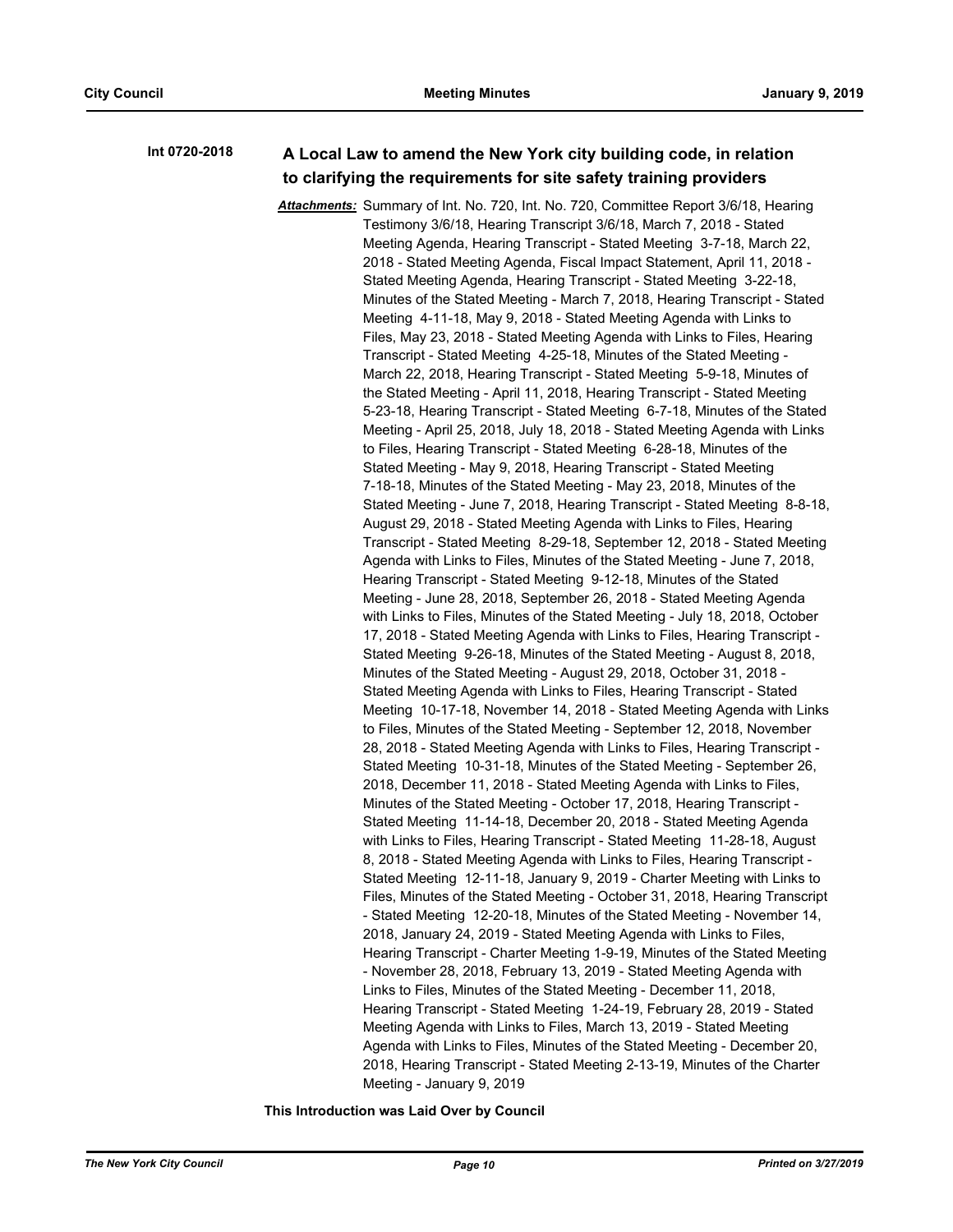# **T2018-1849 Commissioner of Deeds**

*Attachments:* Hearing Transcript - Charter Meeting 1-3-18, Hearing Transcript - Stated Meeting 1-11-18, January 16, 2018 - Stated Meeting Agenda with Links to Files, Hearing Transcript - Stated Meeting 1-16-18, Hearing Transcript - Stated Meeting 1-31-18, February 14, 2018 - Stated Meeting Agenda, February 15, 2018 - Stated Meeting Agenda, January 31, 2018 - Stated Meeting Agenda, Hearing Transcript - Stated Meeting 2-14-18, Minutes of the Stated Meeting - January 11, 2018, Hearing Transcript - Stated Meeting 2-15-18, March 7, 2018 - Stated Meeting Agenda, Hearing Transcript - Stated Meeting 3-7-18, March 22, 2018 - Stated Meeting Agenda, Minutes of the Stated Meeting - January 16, 2018, Minutes of the Stated Meeting - January 31, 2018, April 11, 2018 - Stated Meeting Agenda, Minutes of the Stated Meeting - February 14, 2018, Minutes of the Stated Meeting - February 15, 2018, Hearing Transcript - Stated Meeting 3-22-18, Minutes of the Stated Meeting - March 7, 2018, Hearing Transcript - Stated Meeting 4-11-18, May 9, 2018 - Stated Meeting Agenda with Links to Files, May 23, 2018 - Stated Meeting Agenda with Links to Files, Hearing Transcript - Stated Meeting 4-25-18, Minutes of the Stated Meeting - March 22, 2018, Hearing Transcript - Stated Meeting 5-9-18, Minutes of the Stated Meeting - April 11, 2018, Hearing Transcript - Stated Meeting 5-23-18, Hearing Transcript - Stated Meeting 6-7-18, Minutes of the Stated Meeting - April 25, 2018, July 18, 2018 - Stated Meeting Agenda with Links to Files, Hearing Transcript - Stated Meeting 6-28-18, Minutes of the Stated Meeting - May 9, 2018, Hearing Transcript - Stated Meeting 7-18-18, Minutes of the Stated Meeting - May 23, 2018, Minutes of the Recessed Stated Meeting - June 7, 2018, Hearing Transcript - Stated Meeting 8-8-18, September 12, 2018 - Stated Meeting Agenda with Links to Files, Minutes of the Stated Meeting - June 7, 2018, Hearing Transcript - Stated Meeting 9-12-18, Minutes of the Stated Meeting - June 28, 2018, September 26, 2018 - Stated Meeting Agenda with Links to Files, Minutes of the Stated Meeting - July 18, 2018, October 17, 2018 - Stated Meeting Agenda with Links to Files, Hearing Transcript - Stated Meeting 9-26-18, Minutes of the Stated Meeting - August 8, 2018, October 31, 2018 - Stated Meeting Agenda with Links to Files, November 14, 2018 - Stated Meeting Agenda with Links to Files, Minutes of the Stated Meeting - September 12, 2018, November 28, 2018 - Stated Meeting Agenda with Links to Files, Hearing Transcript - Stated Meeting 10-31-18, Minutes of the Stated Meeting - September 26, 2018, December 11, 2018 - Stated Meeting Agenda with Links to Files, Minutes of the Stated Meeting - October 17, 2018, Hearing Transcript - Stated Meeting 11-14-18, December 20, 2018 - Stated Meeting Agenda with Links to Files, Hearing Transcript - Stated Meeting 11-28-18, August 8, 2018 - Stated Meeting Agenda with Links to Files, Hearing Transcript - Stated Meeting 12-11-18, January 9, 2019 - Charter Meeting with Links to Files, Minutes of the Stated Meeting - October 31, 2018, Hearing Transcript - Stated Meeting 12-20-18, Minutes of the Stated Meeting - November 14, 2018, January 24, 2019 - Stated Meeting Agenda with Links to Files, Hearing Transcript - Charter Meeting 1-9-19, Minutes of the Stated Meeting - November 28, 2018, February 13, 2019 - Stated Meeting Agenda with Links to Files, Minutes of the Stated Meeting - December 11, 2018, Hearing Transcript - Stated Meeting 1-24-19, February 28, 2019 - Stated Meeting Agenda with Links to Files, March 13, 2019 - Stated Meeting Agenda with Links to Files, Minutes of the Stated Meeting -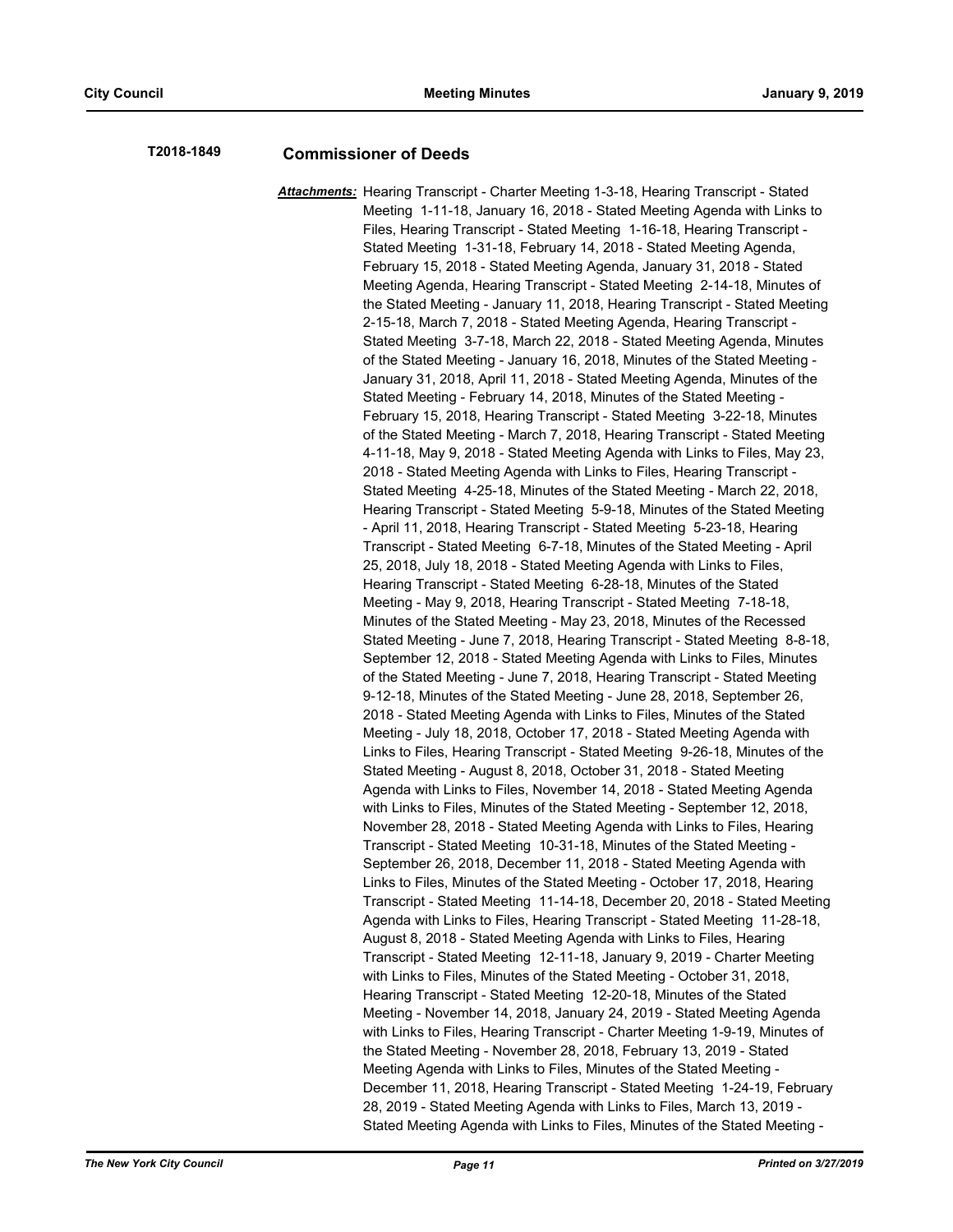December 20, 2018, Hearing Transcript - Stated Meeting 2-13-19, Minutes of the Charter Meeting - January 9, 2019

### **A motion was made that this Commissioner of Deeds be Approved, by Council approved by consent Roll Call.**

Coupled on General Order Calendar

Education

#### **A Local Law to amend the administrative code of the city of New York, in relation to requiring the department of education to report the duration of school bus routes Int 0089-2018-C**

*Attachments:* Summary of Int. No. 89-C, Summary of Int. No. 89-B, Summary of Int. No. 89-A, Summary of Int. No. 89, Int. No. 89, January 31, 2018 - Stated Meeting Agenda, Proposed Int. No. 89-A - 10/5/18, Committee Report 10/16/18, Hearing Testimony 10/16/18, Hearing Transcript 10/16/18, Proposed Int. No. 89-B - 12/26/18, Proposed Int. No. 89-C - 12/31/18, Committee Report 1/9/19, Hearing Transcript 1/9/19, January 9, 2019 - Charter Meeting with Links to Files, Hearing Transcript - Charter Meeting 1-9-19, Int. No. 89-C (FINAL), Fiscal Impact Statement, Legislative Documents - Letter to the Mayor, Local Law 26, Minutes of the Charter Meeting - January 9, 2019

**Enactment No:** 2019/026

#### **A Local Law to amend the administrative code of the city of New York, in relation to the creation and distribution of a school bus ridership guide Int 0451-2018-B**

*Attachments:* Summary of Int. No. 451-B, Summary of Int. No. 451-A, Summary of Int. No. 451, Int. No. 451, February 14, 2018 - Stated Meeting Agenda, Committee Report 10/16/18, Hearing Testimony 10/16/18, Hearing Transcript 10/16/18, Proposed Int. No. 451-A - 12/26/18, Proposed Int. No. 451-B - 12/31/18, Committee Report 1/9/19, Hearing Transcript 1/9/19, January 9, 2019 - Charter Meeting with Links to Files, Hearing Transcript - Charter Meeting 1-9-19, Int. No. 451-B (FINAL), Fiscal Impact Statement, Legislative Documents - Letter to the Mayor, Local Law 27, Minutes of the Charter Meeting - January 9, 2019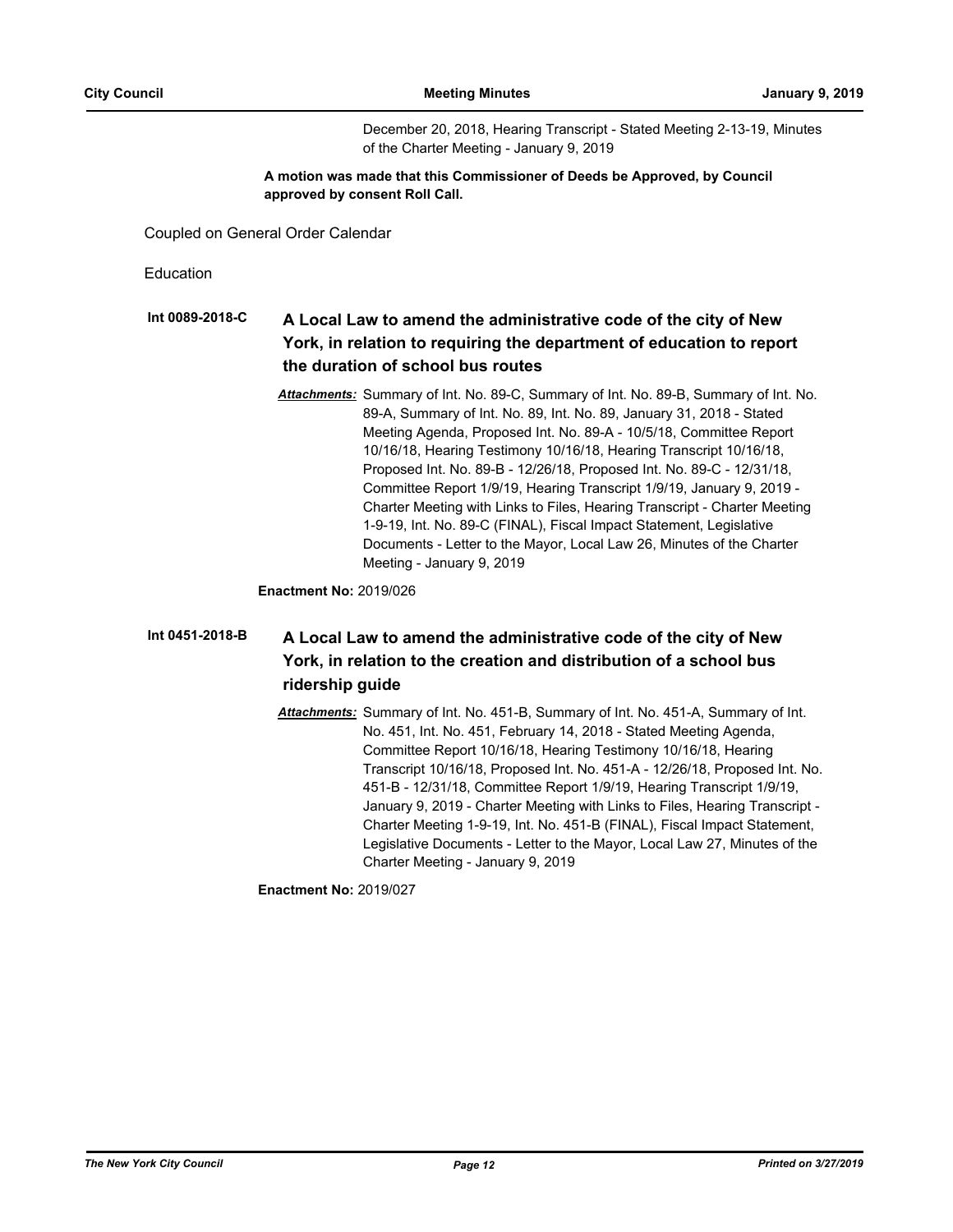## **A Local Law to amend the administrative code of the city of New York, in relation to requiring the department of education to report on procedures following receipt of a notice of misconduct about an employee of a school bus vendor Int 0926-2018-B**

*Attachments:* Summary of Int. No. 926-B, Summary of Int. No. 926-A, Summary of Int. No. 926, Int. No. 926, May 23, 2018 - Stated Meeting Agenda with Links to Files, Committee Report 10/16/18, Hearing Testimony 10/16/18, Hearing Transcript 10/16/18, Proposed Int. No. 926-A - 12/26/18, Proposed Int. No. 926-B - 12/31/18, Committee Report 1/9/19, Hearing Transcript 1/9/19, January 9, 2019 - Charter Meeting with Links to Files, Hearing Transcript - Charter Meeting 1-9-19, Int. No. 926-B (FINAL), Fiscal Impact Statement, Legislative Documents - Letter to the Mayor, Local Law 30, Minutes of the Charter Meeting - January 9, 2019

**Enactment No:** 2019/030

# **A Local Law to amend the administrative code of the city of New York, in relation to reporting by the department of education of complaints and investigations relating to school bus transportation services Int 0929-2018-B**

*Attachments:* Summary of Int. No. 929-B, Summary of Int. No. 929-A, Summary of Int. No. 929, Int. No. 929, May 23, 2018 - Stated Meeting Agenda with Links to Files, Committee Report 10/16/18, Hearing Testimony 10/16/18, Hearing Transcript 10/16/18, Proposed Int. No. 929-A - 12/26/18, Proposed Int. No. 929-B - 12/31/18, Committee Report 1/9/19, Hearing Transcript 1/9/19, January 9, 2019 - Charter Meeting with Links to Files, Hearing Transcript - Charter Meeting 1-9-19, Int. No. 929-B (FINAL), Fiscal Impact Statement, Legislative Documents - Letter to the Mayor, Local Law 31, Minutes of the Charter Meeting - January 9, 2019

**Enactment No:** 2019/031

#### **A Local Law to amend the administrative code of the city of New York, in relation to requiring the placement of communication devices and tracking devices on school buses Int 1099-2018-A**

*Attachments:* Summary of Int. No. 1099-A, Summary of Int. No. 1099, Int. No. 1099, September 12, 2018 - Stated Meeting Agenda with Links to Files, Committee Report 10/16/18, Hearing Testimony 10/16/18, Hearing Transcript 10/16/18, Proposed Int. No. 1099-A - 12/26/18, Committee Report 1/9/19, Hearing Transcript 1/9/19, January 9, 2019 - Charter Meeting with Links to Files, Hearing Transcript - Charter Meeting 1-9-19, Int. No. 1099-A (FINAL), Fiscal Impact Statement, Legislative Documents - Letter to the Mayor, Local Law 32, Minutes of the Charter Meeting - January 9, 2019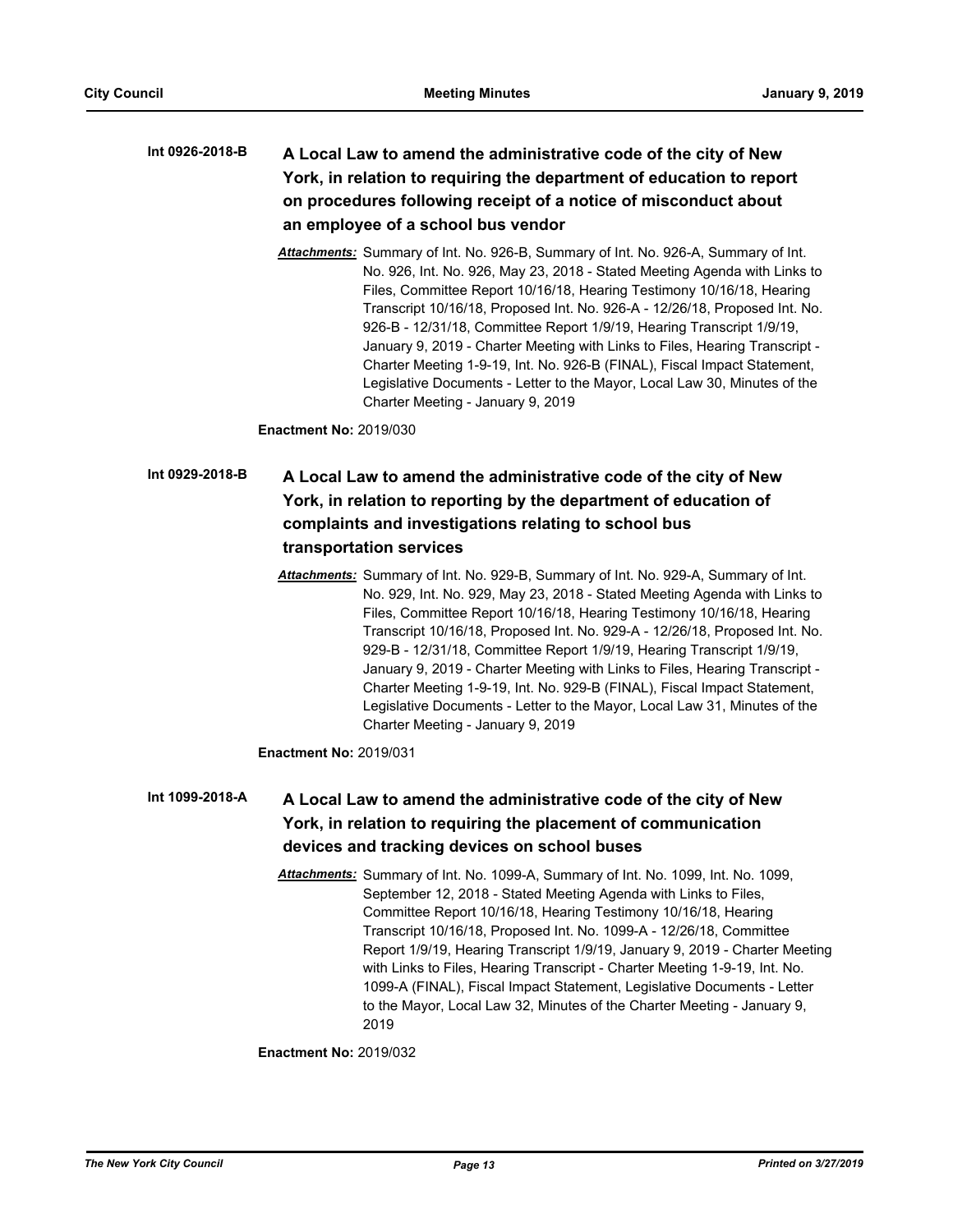## **A Local Law to amend the administrative code of the city of New York, in relation to requiring the department of education to report policies and goals relating to the provision of school bus transportation services Int 1148-2018-B**

*Attachments:* Summary of Int. No. 1148-B, Summary of Int. No. 1148-A, Summary of Int. No. 1148, Int. No. 1148, Committee Report 10/16/18, Hearing Testimony 10/16/18, Hearing Transcript 10/16/18, October 17, 2018 - Stated Meeting Agenda with Links to Files, Proposed Int. No. 1148-A - 12/26/18, Proposed Int. No. 1148-B - 12/31/18, Committee Report 1/9/19, Hearing Transcript 1/9/19, January 9, 2019 - Charter Meeting with Links to Files, Hearing Transcript - Charter Meeting 1-9-19, Int. No. 1148-B (FINAL), Fiscal Impact Statement, Legislative Documents - Letter to the Mayor, Local Law 33, Minutes of the Charter Meeting - January 9, 2019

**Enactment No:** 2019/033

#### **A Local Law to amend the administrative code of the city of New York, in relation to requiring the department of education to report on school bus transportation services Int 1173-2018-B**

*Attachments:* Summary of Int. No. 1173-B, Summary of Int. No. 1173-A, Summary of Int. No. 1173, Int. No. 1173, Committee Report 10/16/18, Hearing Testimony 10/16/18, Hearing Transcript 10/16/18, October 17, 2018 - Stated Meeting Agenda with Links to Files, Proposed Int. No. 1173-A - 12/26/18, Proposed Int. No. 1173-B - 12/31/18, Committee Report 1/9/19, Hearing Transcript 1/9/19, January 9, 2019 - Charter Meeting with Links to Files, Hearing Transcript - Charter Meeting 1-9-19, Int. No. 1173-B (FINAL), Fiscal Impact Statement, Legislative Documents - Letter to the Mayor, Local Law 34, Minutes of the Charter Meeting - January 9, 2019

**Enactment No:** 2019/034

Finance

#### **A Local Law to amend the administrative code of the city of New York, in relation to the establishment of the Throggs Neck business improvement district Int 1226-2018**

*Attachments:* Summary of Int. No. 1226, Mayor's Letter, Int. No. 1226, City Planning Commission Report, November 14, 2018 - Stated Meeting Agenda with Links to Files, Committee Report 11/28/18, Hearing Testimony 11/28/18, Hearing Transcript 11/28/18, Committee Report 1/9/19, Hearing Testimony 1/9/19, Hearing Transcript 1/9/19, January 9, 2019 - Charter Meeting with Links to Files, Hearing Transcript - Charter Meeting 1-9-19, Fiscal Impact Statement, Legislative Documents - Letter to the Mayor, Local Law 35, Minutes of the Charter Meeting - January 9, 2019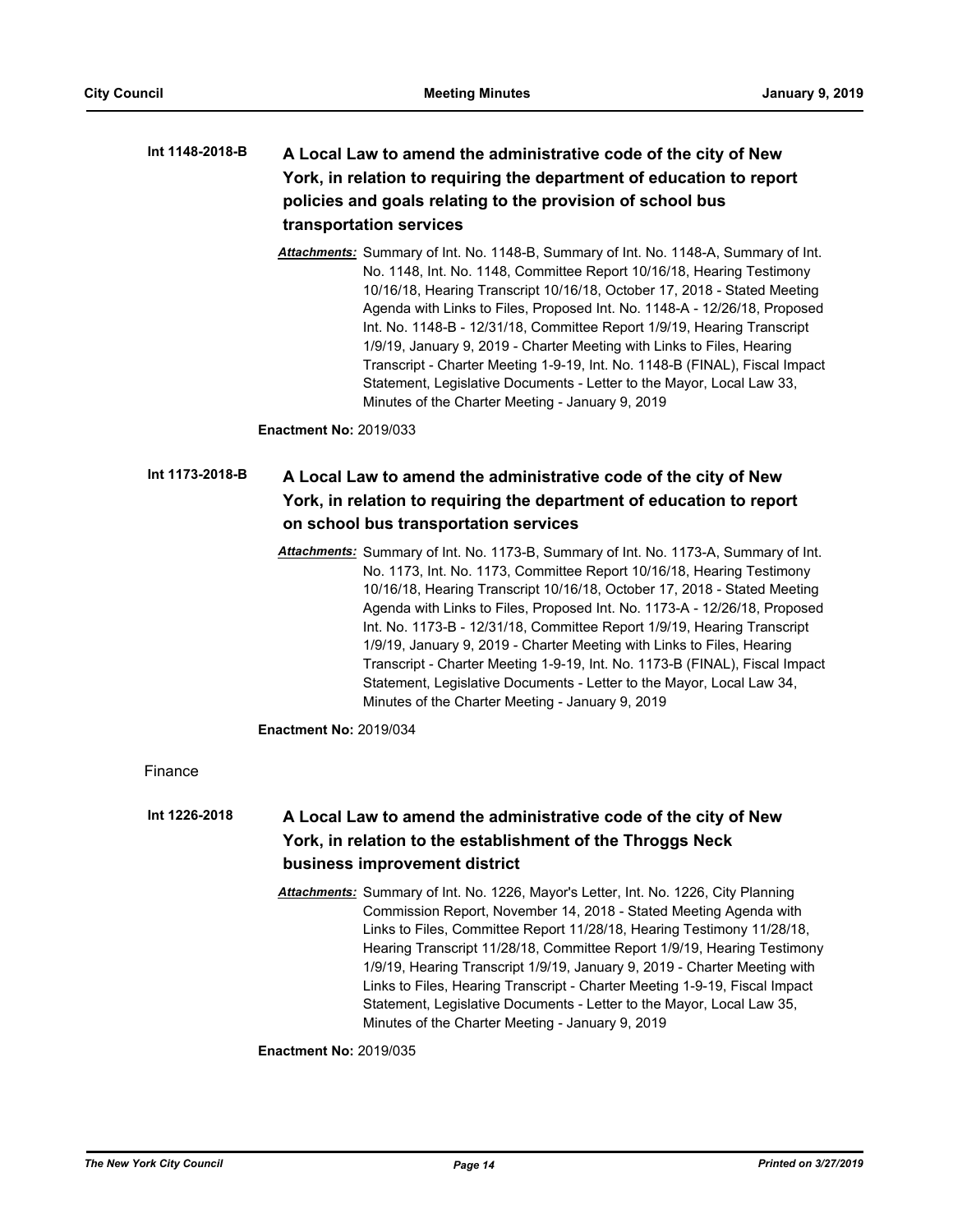- **A Local Law to amend the administrative code of the city of New York, in relation to authorizing an increase in the amount to be expended annually in the Hudson Square business improvement district and an extension of the Hudson Square business improvement district boundaries Int 1227-2018**
	- *Attachments:* Summary of Int. No. 1227, Mayor's Letter, Int. No. 1227, City Planning Commission Report, November 14, 2018 - Stated Meeting Agenda with Links to Files, Committee Report 11/28/18, Hearing Testimony 11/28/18, Hearing Transcript 11/28/18, Committee Report 1/9/19, Hearing Testimony 1/9/19, Hearing Transcript 1/9/19, January 9, 2019 - Charter Meeting with Links to Files, Hearing Transcript - Charter Meeting 1-9-19, Fiscal Impact Statement, Legislative Documents - Letter to the Mayor, Local Law 36, Minutes of the Charter Meeting - January 9, 2019

**Enactment No:** 2019/036

#### **A Local Law to amend the administrative code of the city of New York, in relation to enforcement of prohibitions against unauthorized commuter vans Int 1299-2018-A**

*Attachments:* Summary of Int. No. 1299-A, Summary of Int. No. 1299, Int. No. 1299, Committee Report 12/10/18, Hearing Testimony 12/10/18, Hearing Transcript 12/10/18, December 11, 2018 - Stated Meeting Agenda with Links to Files, Proposed Int. No. 1299-A - 12/13/18, Committee Report 1/8/19, Hearing Transcript 1/8/19, January 9, 2019 - Charter Meeting with Links to Files, Hearing Transcript - Charter Meeting 1-9-19, Minutes of the Stated Meeting - December 11, 2018, Int. No. 1299-A (FINAL), Fiscal Impact Statement, Legislative Documents - Letter to the Mayor, Local Law 37, Minutes of the Charter Meeting - January 9, 2019

**Enactment No:** 2019/037

Governmental Operations

#### **A Local Law to amend the New York city charter, in relation to an online list of required reports Int 0828-2018-A**

*Attachments:* Summary of Int. No. 828-A, Summary of Int. No. 828, Int. No. 828, Hearing Transcript - Stated Meeting 4-25-18, Committee Report 4/26/18, Hearing Testimony 4/26/18, Hearing Transcript 4/26/18, Proposed Int. No. 828-A - 1/2/19, Committee Report 1/7/19, Hearing Transcript 1/7/19, Committee Report - Stated Meeting, January 9, 2019 - Charter Meeting with Links to Files, Hearing Transcript - Charter Meeting 1-9-19, Int. No. 828-A (FINAL), Fiscal Impact Statement, Legislative Documents - Letter to the Mayor, Local Law 29, Minutes of the Charter Meeting - January 9, 2019

#### **Enactment No:** 2019/029

Housing and Buildings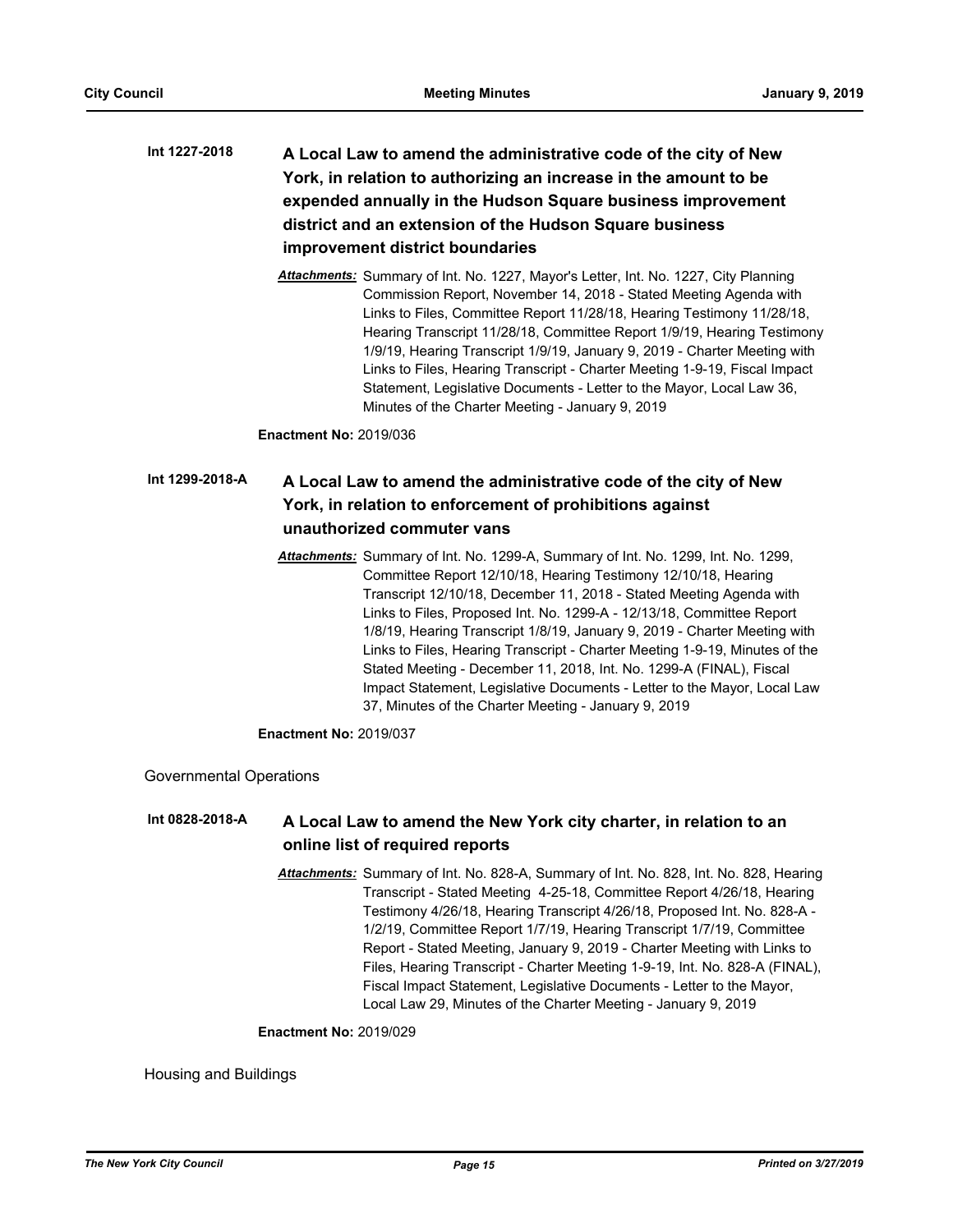# **A Local Law in relation to establishing temporary programs, conducting education, establishing a task force related to accessory sign violations and waiving penalties for violations for signs that are accessory to a use on the same zoning lot Int 0728-2018-B**

*Attachments:* Summary of Int. No. 728-B, Summary of Int. No. 728-A, Summary of Int. No. 728, Int. No. 728, March 22, 2018 - Stated Meeting Agenda, Committee Report 6/12/18, Hearing Testimony 6/12/18, Hearing Transcript 6/12/18, Proposed Int. No. 728-A - 12/13/18, Proposed Int. No. 728-B - 12/21/18, Committee Report 1/8/19, Hearing Transcript 1/8/19, Committee Report - Stated Meeting, January 9, 2019 - Charter Meeting with Links to Files, Hearing Transcript - Charter Meeting 1-9-19, Int. No. 728-B (FINAL), Fiscal Impact Statement, Legislative Documents - Letter to the Mayor, Local Law 28, Minutes of the Charter Meeting - January 9, 2019

**Enactment No:** 2019/028

General Order Calendar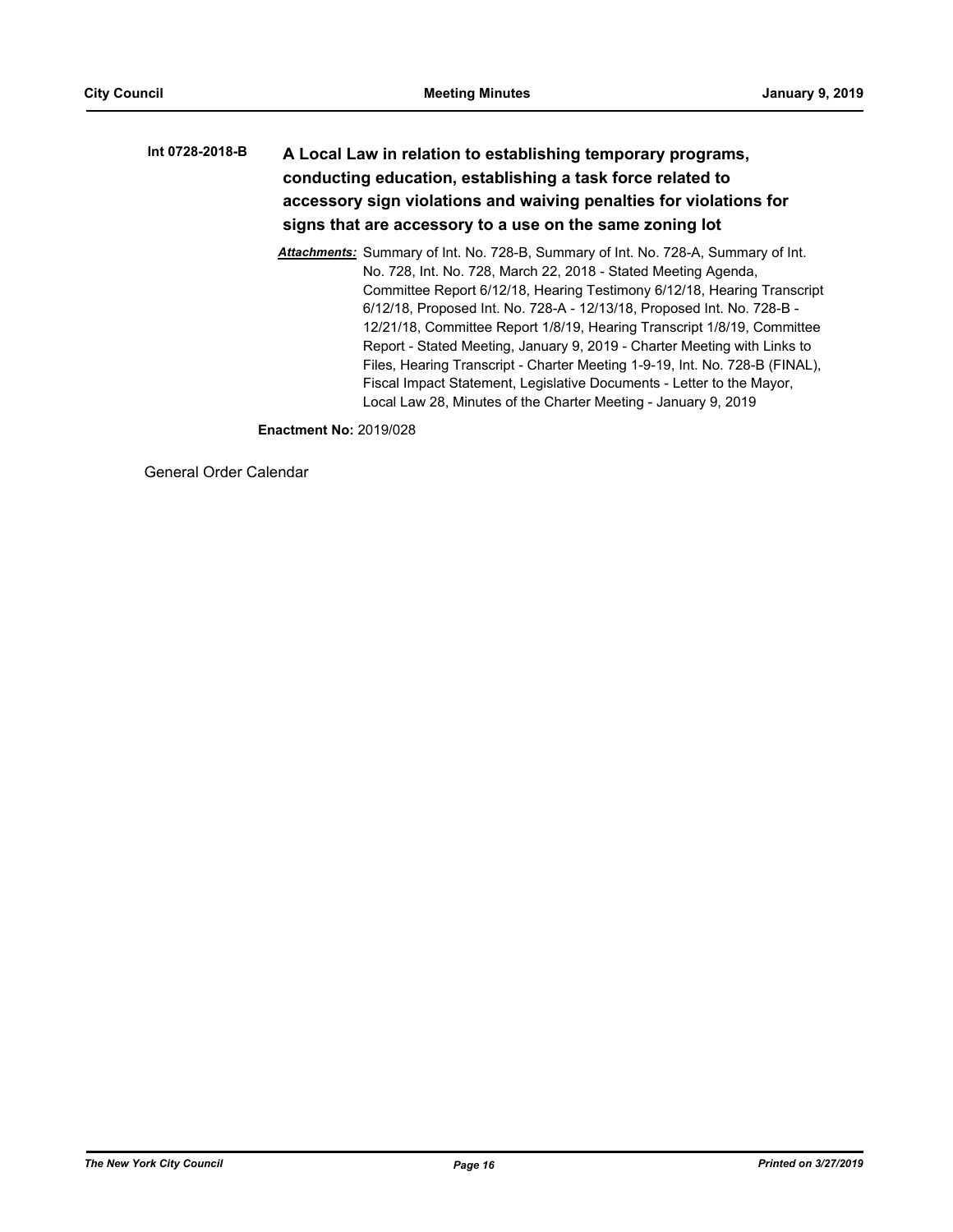# **T2018-1849 Commissioner of Deeds**

*Attachments:* Hearing Transcript - Charter Meeting 1-3-18, Hearing Transcript - Stated Meeting 1-11-18, January 16, 2018 - Stated Meeting Agenda with Links to Files, Hearing Transcript - Stated Meeting 1-16-18, Hearing Transcript - Stated Meeting 1-31-18, February 14, 2018 - Stated Meeting Agenda, February 15, 2018 - Stated Meeting Agenda, January 31, 2018 - Stated Meeting Agenda, Hearing Transcript - Stated Meeting 2-14-18, Minutes of the Stated Meeting - January 11, 2018, Hearing Transcript - Stated Meeting 2-15-18, March 7, 2018 - Stated Meeting Agenda, Hearing Transcript - Stated Meeting 3-7-18, March 22, 2018 - Stated Meeting Agenda, Minutes of the Stated Meeting - January 16, 2018, Minutes of the Stated Meeting - January 31, 2018, April 11, 2018 - Stated Meeting Agenda, Minutes of the Stated Meeting - February 14, 2018, Minutes of the Stated Meeting - February 15, 2018, Hearing Transcript - Stated Meeting 3-22-18, Minutes of the Stated Meeting - March 7, 2018, Hearing Transcript - Stated Meeting 4-11-18, May 9, 2018 - Stated Meeting Agenda with Links to Files, May 23, 2018 - Stated Meeting Agenda with Links to Files, Hearing Transcript - Stated Meeting 4-25-18, Minutes of the Stated Meeting - March 22, 2018, Hearing Transcript - Stated Meeting 5-9-18, Minutes of the Stated Meeting - April 11, 2018, Hearing Transcript - Stated Meeting 5-23-18, Hearing Transcript - Stated Meeting 6-7-18, Minutes of the Stated Meeting - April 25, 2018, July 18, 2018 - Stated Meeting Agenda with Links to Files, Hearing Transcript - Stated Meeting 6-28-18, Minutes of the Stated Meeting - May 9, 2018, Hearing Transcript - Stated Meeting 7-18-18, Minutes of the Stated Meeting - May 23, 2018, Minutes of the Recessed Stated Meeting - June 7, 2018, Hearing Transcript - Stated Meeting 8-8-18, September 12, 2018 - Stated Meeting Agenda with Links to Files, Minutes of the Stated Meeting - June 7, 2018, Hearing Transcript - Stated Meeting 9-12-18, Minutes of the Stated Meeting - June 28, 2018, September 26, 2018 - Stated Meeting Agenda with Links to Files, Minutes of the Stated Meeting - July 18, 2018, October 17, 2018 - Stated Meeting Agenda with Links to Files, Hearing Transcript - Stated Meeting 9-26-18, Minutes of the Stated Meeting - August 8, 2018, October 31, 2018 - Stated Meeting Agenda with Links to Files, November 14, 2018 - Stated Meeting Agenda with Links to Files, Minutes of the Stated Meeting - September 12, 2018, November 28, 2018 - Stated Meeting Agenda with Links to Files, Hearing Transcript - Stated Meeting 10-31-18, Minutes of the Stated Meeting - September 26, 2018, December 11, 2018 - Stated Meeting Agenda with Links to Files, Minutes of the Stated Meeting - October 17, 2018, Hearing Transcript - Stated Meeting 11-14-18, December 20, 2018 - Stated Meeting Agenda with Links to Files, Hearing Transcript - Stated Meeting 11-28-18, August 8, 2018 - Stated Meeting Agenda with Links to Files, Hearing Transcript - Stated Meeting 12-11-18, January 9, 2019 - Charter Meeting with Links to Files, Minutes of the Stated Meeting - October 31, 2018, Hearing Transcript - Stated Meeting 12-20-18, Minutes of the Stated Meeting - November 14, 2018, January 24, 2019 - Stated Meeting Agenda with Links to Files, Hearing Transcript - Charter Meeting 1-9-19, Minutes of the Stated Meeting - November 28, 2018, February 13, 2019 - Stated Meeting Agenda with Links to Files, Minutes of the Stated Meeting - December 11, 2018, Hearing Transcript - Stated Meeting 1-24-19, February 28, 2019 - Stated Meeting Agenda with Links to Files, March 13, 2019 - Stated Meeting Agenda with Links to Files, Minutes of the Stated Meeting -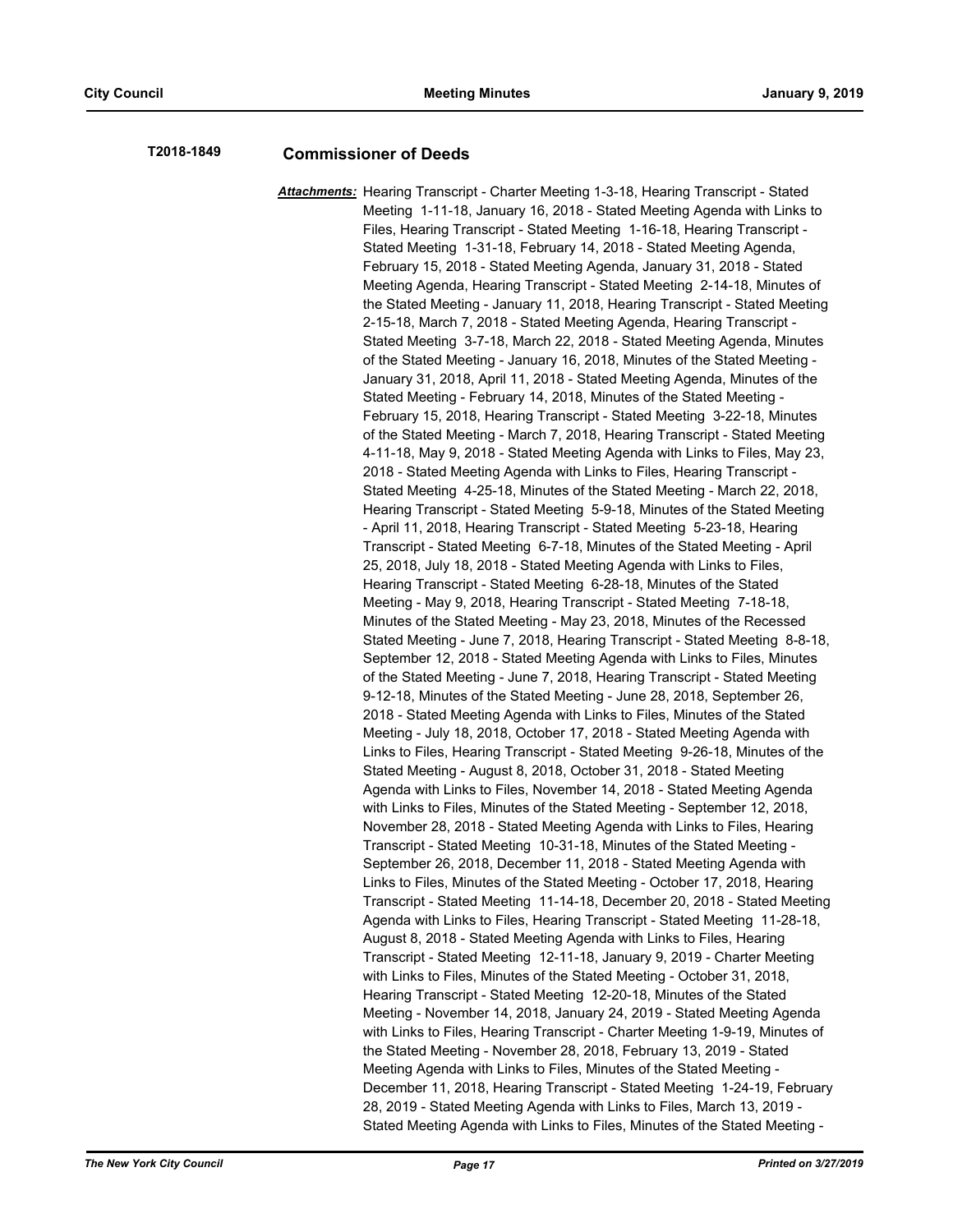December 20, 2018, Hearing Transcript - Stated Meeting 2-13-19, Minutes of the Charter Meeting - January 9, 2019

*The Majority Leader and Acting President Pro Tempore (Council Member Cumbo) put the question whether the Council would agree with and adopt such reports, which were decided in the affirmative by the following vote:*

Passed The Consent Agenda

#### **A motion was made that these files be approved by consent vote.**

- Affirmative: 48 Speaker Johnson, Adams, Ampry-Samuel, Ayala, Barron, Borelli, Brannan, Cabrera, Chin, Cohen, Constantinides, Cornegy Jr., Cumbo, Deutsch, Diaz Sr., Dromm, Espinal Jr., Eugene, Gjonaj, Grodenchik, Holden, Kallos, Koo, Koslowitz, Lancman, Lander, Levin, Levine, Maisel, Matteo, Menchaca, Miller, Moya, Perkins, Powers, Reynoso, Rivera, Rodriguez, Rose, Rosenthal, Salamanca Jr., Torres, Treyger, Ulrich, Vallone, Van Bramer, Williams and Yeger
	- **Absent:** 3 Gibson, King and Richards

*The following files were removed from the General Order Calendar and voted separately:*

*Int. No. 728-B, 46-1-1 (Negative: CM Dromm; Abstention: CM Yeger)*

*See files for individual votes.*

- Introduction & Reading of Bills See Attached 13.
- 14. Discussion of Resolutions
- 15. Resolutions
	- **Resolution calling upon the New York State Education Department to require, implement and enforce more extensive training and tracking of the training of school bus drivers and attendants who transport students with disabilities. Res 0540-2018**
		- *Attachments:* Res. No. 540, September 26, 2018 Stated Meeting Agenda with Links to Files, Committee Report 10/16/18, Hearing Testimony 10/16/18, Hearing Transcript 10/16/18, Committee Report 1/9/19, Hearing Transcript 1/9/19, January 9, 2019 - Charter Meeting with Links to Files, Hearing Transcript - Charter Meeting 1-9-19, Minutes of the Charter Meeting - January 9, 2019

*Pursuant to Rule 8.50 of the Council, the Majority Leader and Acting President Pro Tempore (Council Member Cumbo) called for a voice vote. Hearing no objections, the Majority Leader and Acting President Pro Tempore (Council Member Cumbo) declared the Resolution to be adopted.*

*Adopted unanimously by the Council by voice-vote.*

**A motion was made that this Resolution be Approved, by Council approved by Voice Vote.**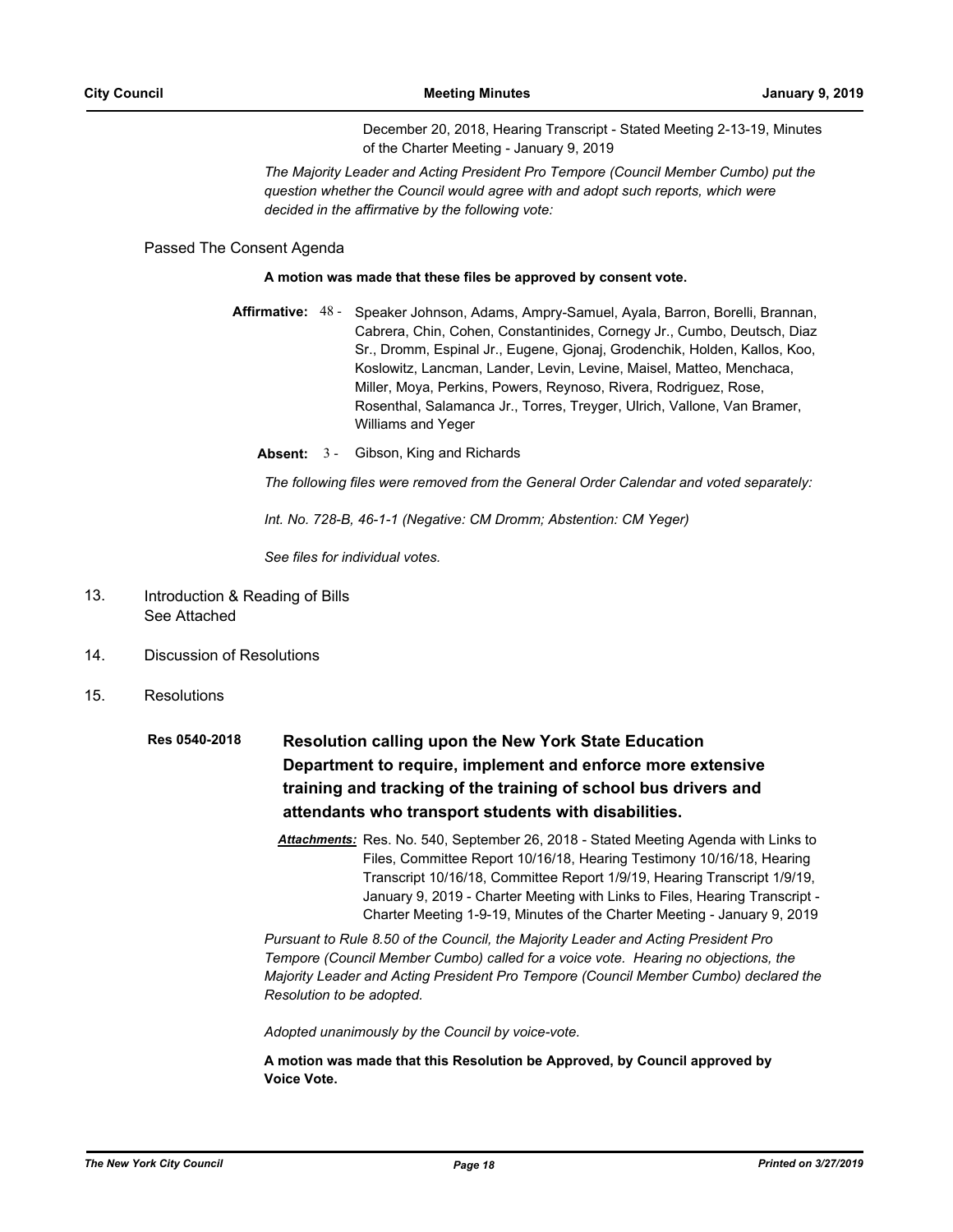# 16. General Discussion

17. Extension of Remarks

# INTRODUCTION AND READING OF BILLS

#### **A Local Law to amend the administrative code of the city of New York, in relation to requiring the department of correction to offer inmates civics education Int 1316-2019**

*Sponsors:* By Council Member Cabrera

*Attachments:* Summary of Int. No. 1316, Int. No. 1316, January 9, 2019 - Charter Meeting with Links to Files

**This Introduction was Referred to Comm by Council to the Committee on Criminal Justice**

#### **Resolution calling upon the United States Congress to re-introduce and the President to sign S. 443 and H.R. 2650, the Protecting Older Workers Against Discrimination Act. Res 0714-2019**

- *Sponsors:* By Council Members Chin and Rosenthal
- *Attachments:* Res. No. 714, S. 443, H.R. 2650, January 9, 2019 Charter Meeting with Links to Files, Committee Report 1/23/19, Hearing Testimony 1/23/19, Hearing Transcript 1/23/19
- **This Resolution was Referred to Comm by Council to the Committee on Aging**

#### **A Local Law to amend the New York city noise control code, the administrative code of the city of New York and the New York city building code, in relation to large wind turbines Int 1317-2019**

- *Sponsors:* By Council Members Constantinides, Rosenthal, Vallone, Menchaca, Kallos, Rodriguez, Dromm, Lander and Ulrich
- *Attachments:* Summary of Int. No. 1317, Int. No. 1317, January 9, 2019 Charter Meeting with Links to Files, Committee Report 1/28/19, Hearing Testimony 1/28/19, Hearing Transcript 1/28/19

# **This Introduction was Referred to Comm by Council to the Committee on Environmental Protection**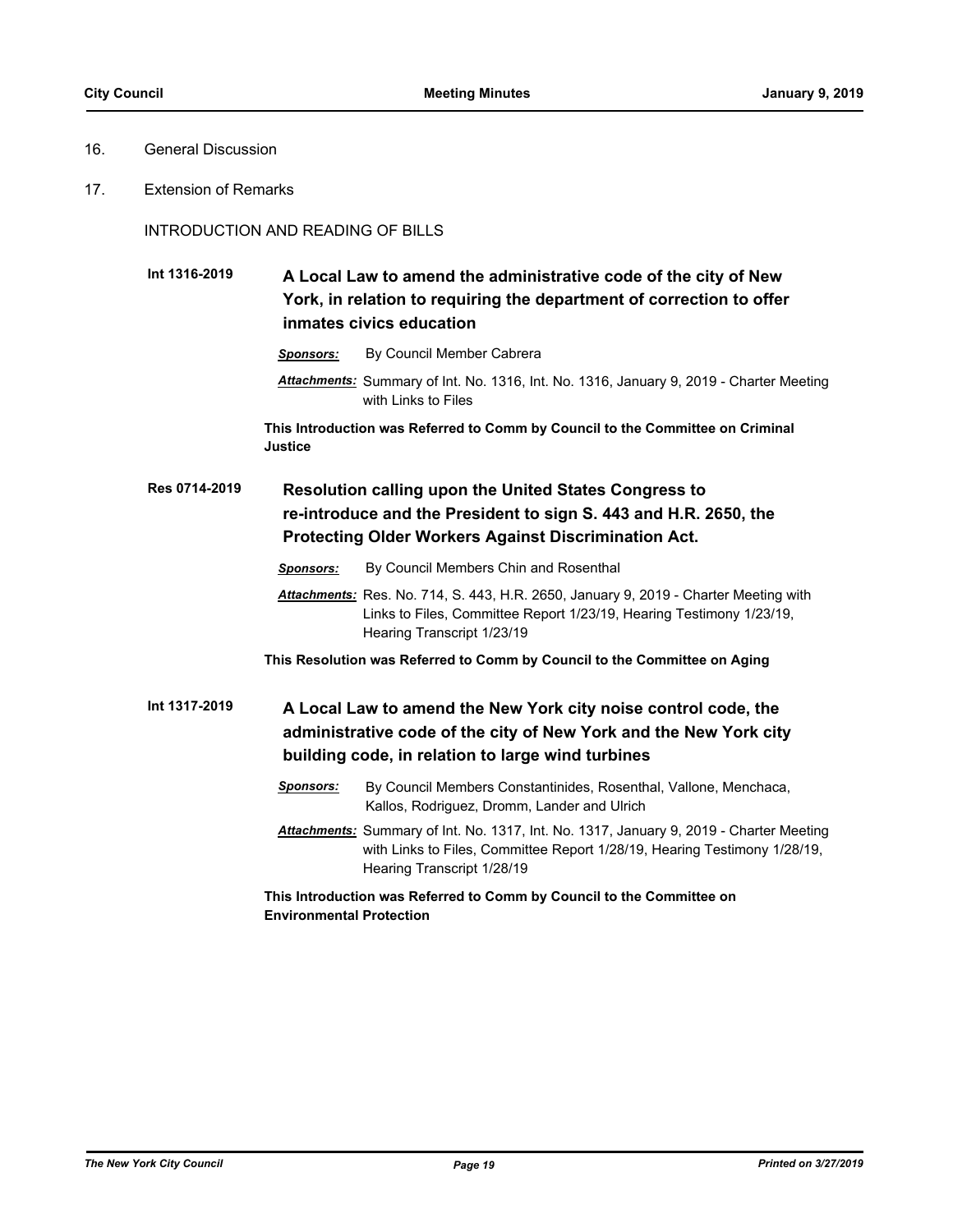| Int 1318-2019 |                                 | A Local Law to amend the administrative code of the city of New<br>York, in relation to replacement of gas-fired power plants.                                                                                                                                                                                                  |
|---------------|---------------------------------|---------------------------------------------------------------------------------------------------------------------------------------------------------------------------------------------------------------------------------------------------------------------------------------------------------------------------------|
|               | <u>Sponsors:</u>                | By Council Members Constantinides, Cabrera, Rosenthal, Cohen,<br>Rodriguez, Menchaca, Dromm, Powers, Maisel, Vallone, Adams, Espinal<br>Jr., Richards, Kallos and Lander                                                                                                                                                        |
|               |                                 | Attachments: Summary of Int. No. 1318, Int. No. 1318, January 9, 2019 - Charter Meeting<br>with Links to Files, Committee Report 2/11/19, Hearing Testimony 2/11/19,<br>Hearing Transcript 2/11/19                                                                                                                              |
|               | <b>Environmental Protection</b> | This Introduction was Referred to Comm by Council to the Committee on                                                                                                                                                                                                                                                           |
| Int 1319-2019 |                                 | A Local Law to amend the administrative code of the city of New                                                                                                                                                                                                                                                                 |
|               |                                 | York, in relation to distress signals for passengers in taxicabs,                                                                                                                                                                                                                                                               |
|               |                                 | street hail liveries, and for-hire vehicles                                                                                                                                                                                                                                                                                     |
|               | Sponsors:                       | By Council Members Cumbo, Rivera and Ayala                                                                                                                                                                                                                                                                                      |
|               |                                 | Attachments: Summary of Int. No. 1319, Int. No. 1319, January 9, 2019 - Charter Meeting<br>with Links to Files, Committee Report 1/28/19, Hearing Testimony 1/28/19,<br>Hearing Transcript 1/28/19                                                                                                                              |
|               | <b>Vehicles</b>                 | This Introduction was Referred to Comm by Council to the Committee on For-Hire                                                                                                                                                                                                                                                  |
| Int 1320-2019 |                                 | A Local Law to amend the administrative code of the city of New<br>York, in relation to limitations on the removal of leased vehicles<br>for purposes of satisfying parking violation judgements                                                                                                                                |
|               |                                 | By Council Member Diaz Sr.                                                                                                                                                                                                                                                                                                      |
|               | Sponsors:                       | Attachments: Summary of Int. No. 1320, Int. No. 1320, January 9, 2019 - Charter Meeting<br>with Links to Files                                                                                                                                                                                                                  |
|               | <b>Transportation</b>           | This Introduction was Referred to Comm by Council to the Committee on                                                                                                                                                                                                                                                           |
| Int 1321-2019 |                                 | A Local Law to amend the administrative code of the city of New<br>York, in relation to expanding the prevailing wage law for building<br>service employees at city development projects                                                                                                                                        |
|               | Sponsors:                       | By Council Members Espinal Jr., Cumbo, Salamanca Jr., Brannan,<br>Adams, Moya, Lancman, Kallos, Treyger, Rose, Menchaca,<br>Ampry-Samuel, Levine, Ayala, Grodenchik, Rodriguez, Powers, Van<br>Bramer, Lander, Levin, Eugene, Koslowitz, Miller, Chin, Cabrera, Cohen,<br>Rosenthal, Reynoso, Holden, Gibson, King and Richards |
|               |                                 | Attachments: Summary of Int. No. 1321, Int. No. 1321, January 9, 2019 - Charter Meeting<br>with Links to Files                                                                                                                                                                                                                  |
|               | <b>Service and Labor</b>        | This Introduction was Referred to Comm by Council to the Committee on Civil                                                                                                                                                                                                                                                     |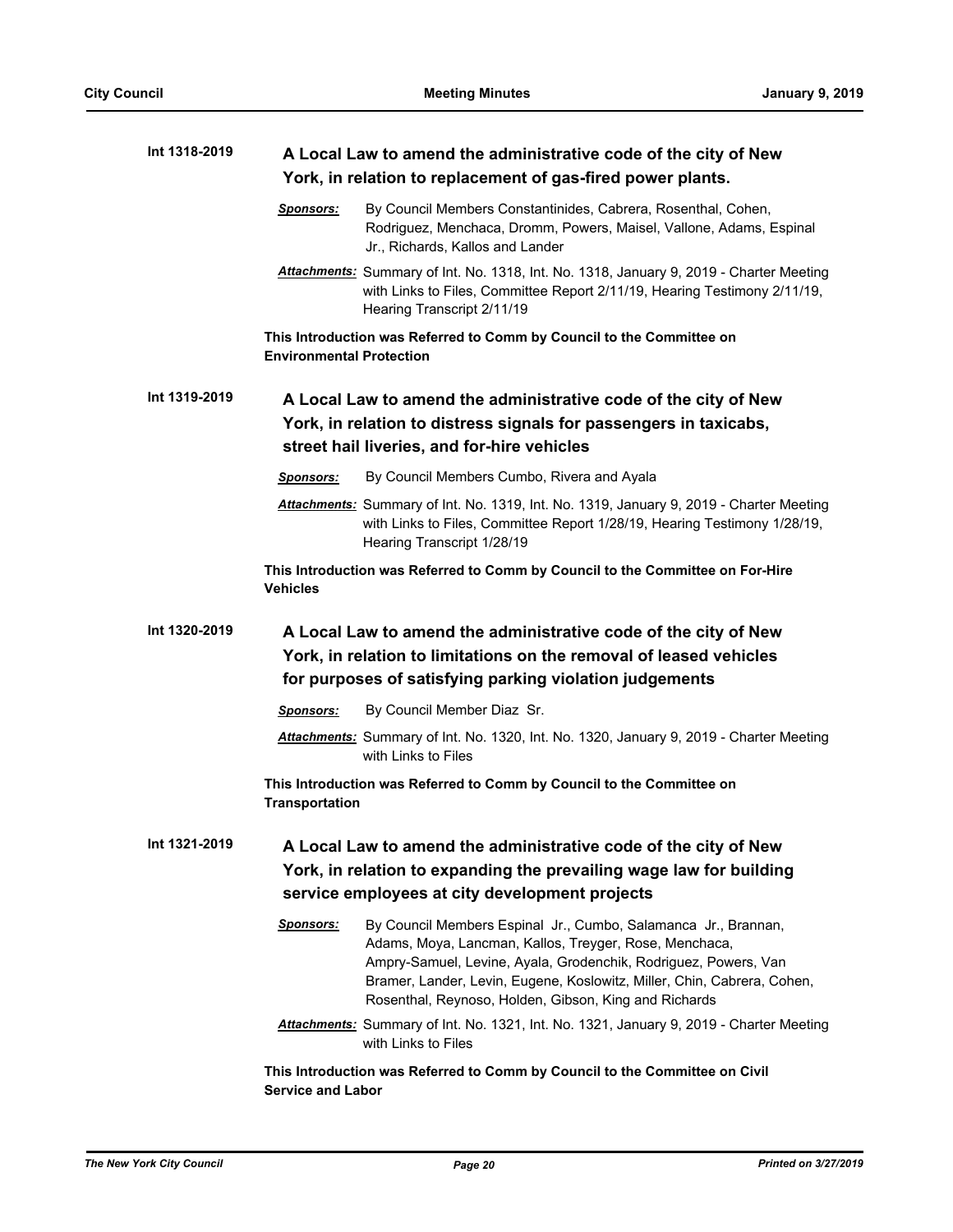| Int 1322-2019 | A Local Law to amend the administrative code of the city of New<br>York, in relation to establishing a prevailing wage requirement for<br>covered workers in financially assisted facilities                                                                                                                                                                                                                                                                                                                                                                                        |
|---------------|-------------------------------------------------------------------------------------------------------------------------------------------------------------------------------------------------------------------------------------------------------------------------------------------------------------------------------------------------------------------------------------------------------------------------------------------------------------------------------------------------------------------------------------------------------------------------------------|
|               | By Council Members Kallos, Miller and Lancman<br>Sponsors:                                                                                                                                                                                                                                                                                                                                                                                                                                                                                                                          |
|               | Attachments: Summary of Int. No. 1322, Int. No. 1322, January 9, 2019 - Charter Meeting<br>with Links to Files                                                                                                                                                                                                                                                                                                                                                                                                                                                                      |
|               | This Introduction was Referred to Comm by Council to the Committee on Civil<br><b>Service and Labor</b>                                                                                                                                                                                                                                                                                                                                                                                                                                                                             |
| Int 1323-2019 | A Local Law to amend the administrative code of the city of New<br>York, in relation to requiring the department of housing<br>preservation and development to submit to the council<br>compliance packages related to housing development projects<br>receiving city financial assistance                                                                                                                                                                                                                                                                                          |
|               | By Council Members Kallos, Ampry-Samuel and Lancman<br>Sponsors:                                                                                                                                                                                                                                                                                                                                                                                                                                                                                                                    |
|               | Attachments: Summary of Int. No. 1323, Int. No. 1323, January 9, 2019 - Charter Meeting<br>with Links to Files                                                                                                                                                                                                                                                                                                                                                                                                                                                                      |
|               | This Introduction was Referred to Comm by Council to the Committee on Housing<br>and Buildings                                                                                                                                                                                                                                                                                                                                                                                                                                                                                      |
| Int 1324-2019 | A Local Law in relation to establishing a task force to develop<br>strategies to prevent white supremacist violence                                                                                                                                                                                                                                                                                                                                                                                                                                                                 |
|               | <b>Sponsors:</b><br>By Council Members Lancman, Maisel, Cohen, Grodenchik, Rosenthal,<br>Torres, Levin, Adams, Miller, Kallos, Koslowitz and Ampry-Samuel                                                                                                                                                                                                                                                                                                                                                                                                                           |
|               | Attachments: Summary of Int. No. 1324, Int. No. 1324, January 9, 2019 - Charter Meeting<br>with Links to Files                                                                                                                                                                                                                                                                                                                                                                                                                                                                      |
|               | This Introduction was Referred to Comm by Council to the Committee on Justice<br><b>System</b>                                                                                                                                                                                                                                                                                                                                                                                                                                                                                      |
| Int 1325-2019 | A Local Law to amend the administrative code of the city of New<br>York, in relation to authorizing the creation of legal defense trusts                                                                                                                                                                                                                                                                                                                                                                                                                                            |
|               | By Council Members Levin, Cohen, Levine, Lander, Ayala and<br><b>Sponsors:</b><br>Ampry-Samuel                                                                                                                                                                                                                                                                                                                                                                                                                                                                                      |
|               | Attachments: Summary of Int. No. 1325, Int. No. 1325, January 9, 2019 - Charter Meeting<br>with Links to Files, Committee Report 1/14/19, Hearing Testimony 1/14/19,<br>Hearing Transcript 1/14/19, Proposed Int. No. 1325-A - 1/18/19, Committee<br>Report 1/24/19, Hearing Testimony 1/24/19, Hearing Transcript 1/24/19,<br>Committee Report - Stated Meeting, January 24, 2019 - Stated Meeting<br>Agenda with Links to Files, Hearing Transcript - Stated Meeting 1-24-19,<br>Int. No. 1325-A (FINAL), Fiscal Impact Statement, Legislative Documents -<br>Letter to the Mayor |
|               | This Introduction was Referred to Comm by Council to the Committee on<br><b>Governmental Operations</b>                                                                                                                                                                                                                                                                                                                                                                                                                                                                             |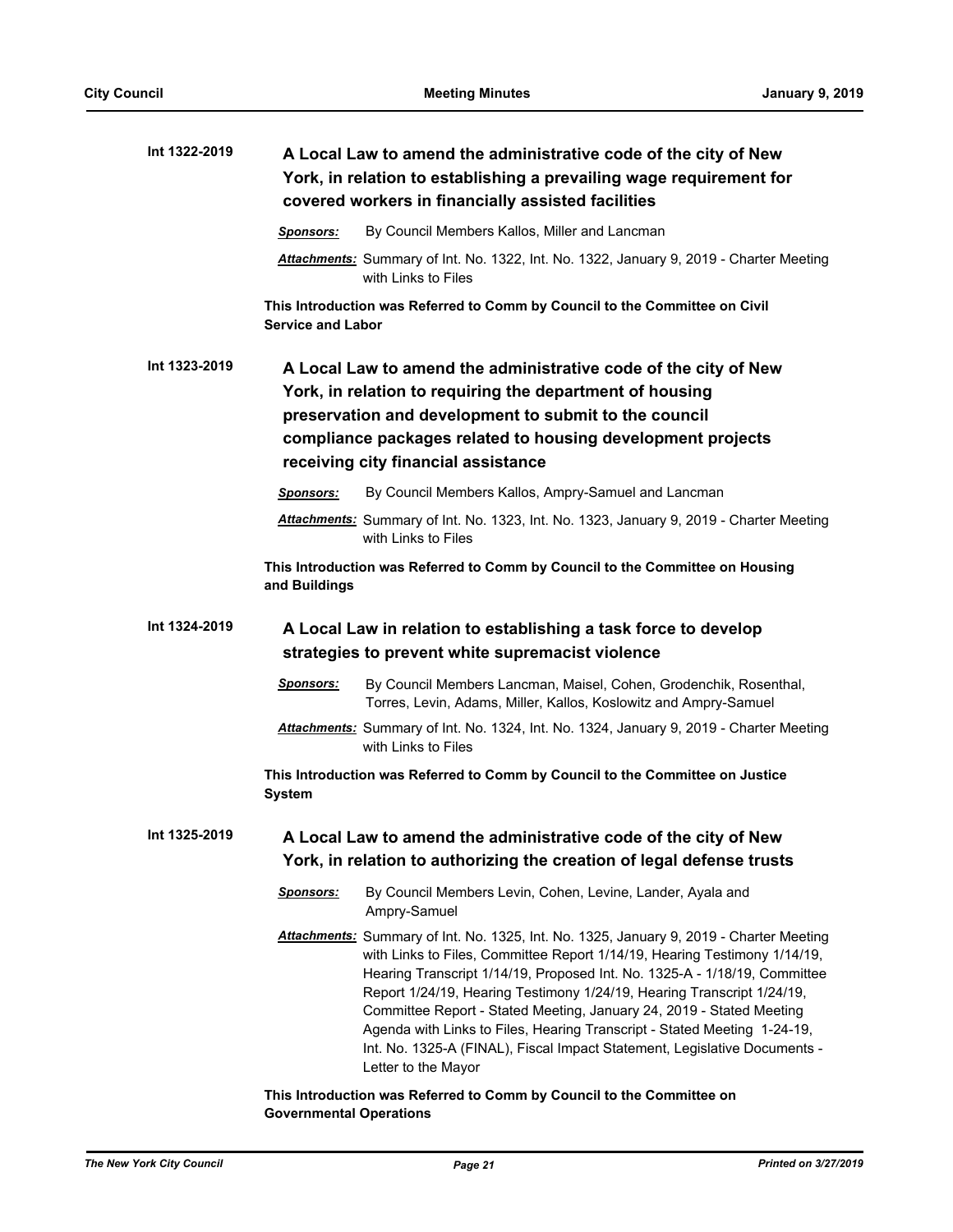**Enactment No:** 2019/048

| Res 0715-2019 | Resolution calling upon the United States Congress to pass          |
|---------------|---------------------------------------------------------------------|
|               | legislation in response to the "Reducing Poverty in America by      |
|               | <b>Promoting Opportunity and Economic Mobility" Executive Order</b> |
|               | signed by the President in April 2018.                              |

*Sponsors:* By Council Members Levin and Grodenchik

*Attachments:* Res. No. 715, January 9, 2019 - Charter Meeting with Links to Files

**This Resolution was Referred to Comm by Council to the Committee on General Welfare**

**Resolution calling upon the New York City Department of Education to adopt all of the policy recommendations of the Mayor's Sexual Health Education Task Force and provide comprehensive sexual health education on a regular basis, across all grade levels. Res 0716-2019**

- *Sponsors:* By Council Members Levin, Treyger, Cumbo, Levine, Rivera, Ampry-Samuel, Chin, Ayala, Salamanca Jr., Rosenthal, Koslowitz, Lander, Cohen and Dromm
- *Attachments:* Res. No. 716, January 9, 2019 Charter Meeting with Links to Files, Committee Report 1/16/19, Hearing Testimony 1/16/19, Hearing Transcript 1/16/19

**This Resolution was Referred to Comm by Council to the Committee on Education**

#### **A Local Law to amend the administrative code of the city of New York, in relation to requiring added sugar notifications on menu boards and signs Int 1326-2019**

*Sponsors:* By Council Members Levine and Cornegy Jr.

*Attachments:* Summary of Int. No. 1326, Int. No. 1326, January 9, 2019 - Charter Meeting with Links to Files, Committee Report 2/25/19, Hearing Testimony 2/25/19, Hearing Transcript 2/25/19

**This Introduction was Referred to Comm by Council to the Committee on Health**

**A Local Law to amend the administrative code of the city of New York, in relation to restricting the use of bus lanes by sight-seeing buses Int 1327-2019**

- *Sponsors:* By Council Members Matteo, Brannan and Levine (by request of the Staten Island Borough President)
- *Attachments:* Summary of Int. No. 1327, Int. No. 1327, January 9, 2019 Charter Meeting with Links to Files

**This Introduction was Referred to Comm by Council to the Committee on Transportation**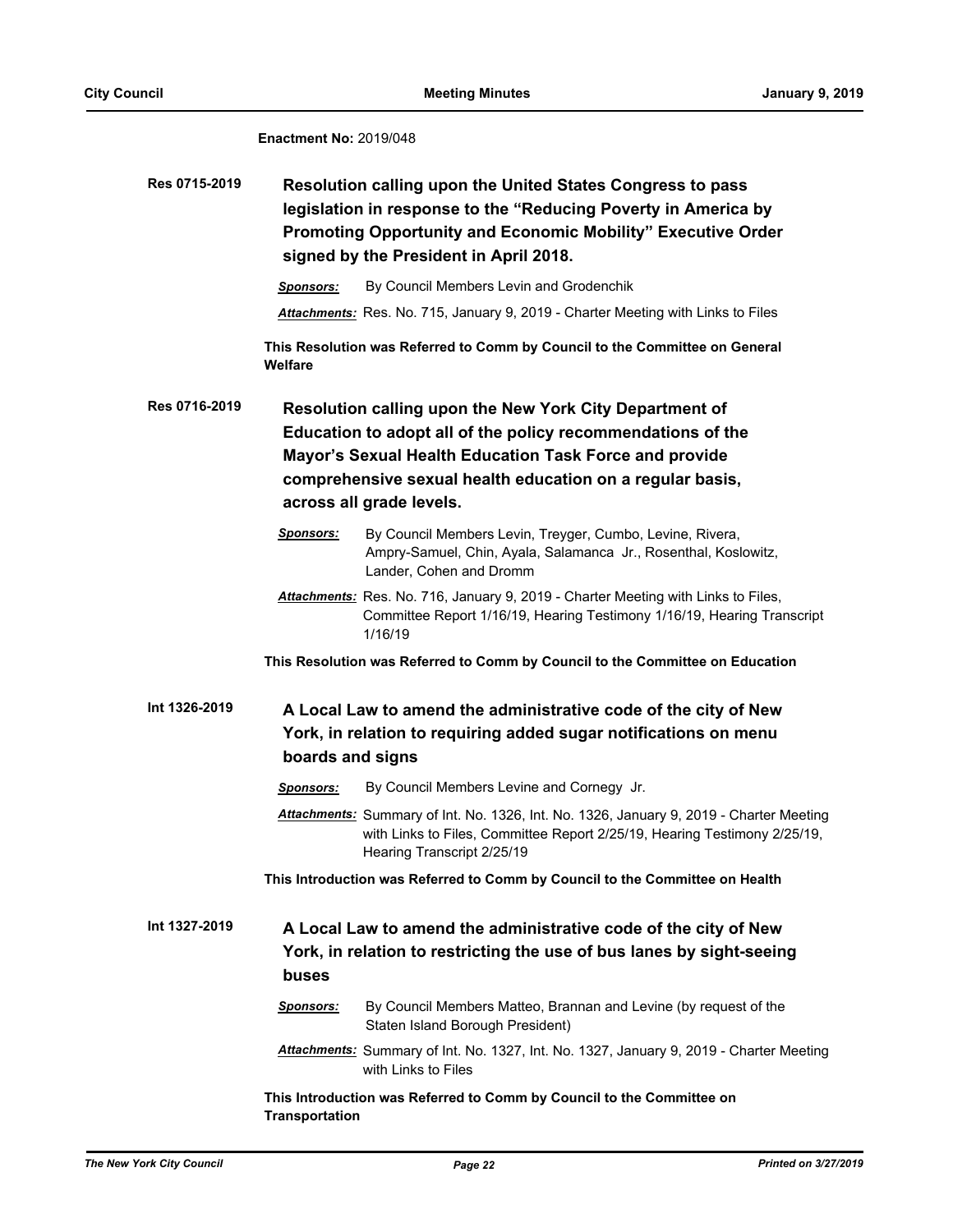| Int 1328-2019 | A Local Law to amend the administrative code of the city of New<br>York, in relation to the identification of languages spoken by<br>callers to the 311 customer service center                                                                                                                                                                                                          |
|---------------|------------------------------------------------------------------------------------------------------------------------------------------------------------------------------------------------------------------------------------------------------------------------------------------------------------------------------------------------------------------------------------------|
|               | Sponsors:<br>By Council Members Menchaca, Rosenthal, Ayala, Richards, Kallos,<br>Levin, Rivera, Brannan, Adams, Levine and Chin                                                                                                                                                                                                                                                          |
|               | Attachments: Summary of Int. No. 1328, Int. No. 1328, January 9, 2019 - Charter Meeting<br>with Links to Files, Committee Report 1/17/19, Hearing Testimony 1/17/19,<br>Hearing Transcript 1/17/19                                                                                                                                                                                       |
|               | This Introduction was Referred to Comm by Council to the Committee on<br><b>Technology</b>                                                                                                                                                                                                                                                                                               |
| Int 1329-2019 | A Local Law to amend the administrative code of the city of New<br>York, in relation to trade waste industry labor unions                                                                                                                                                                                                                                                                |
|               | By Council Members Reynoso, Lancman, Menchaca and Rosenthal<br><b>Sponsors:</b>                                                                                                                                                                                                                                                                                                          |
|               | Attachments: Summary of Int. No.1329-A, Summary of Int. No. 1329, Int. No. 1329,<br>January 9, 2019 - Charter Meeting with Links to Files, Committee Report<br>1/29/19, Hearing Testimony 1/29/19, Hearing Transcript 1/29/19, Proposed<br>Int. No. 1329-A - 3/1/19, Committee Report 2/27/19, February 28, 2019 -<br>Stated Meeting Agenda with Links to Files, Fiscal Impact Statement |
|               | This Introduction was Referred to Comm by Council to the Committee on<br><b>Sanitation and Solid Waste Management</b>                                                                                                                                                                                                                                                                    |
|               | <b>Enactment No: 2019/055</b>                                                                                                                                                                                                                                                                                                                                                            |
| Int 1330-2019 | A Local Law in relation to establishing a task force to study<br>accessibility and compliance with the Americans with disabilities<br>act in the city's public schools                                                                                                                                                                                                                   |
|               | By Council Members Salamanca Jr., Koslowitz and Ampry-Samuel<br>Sponsors:                                                                                                                                                                                                                                                                                                                |
|               | Attachments: Summary of Int. No. 1330, Int. No. 1330, January 9, 2019 - Charter Meeting<br>with Links to Files                                                                                                                                                                                                                                                                           |
|               | This Introduction was Referred to Comm by Council to the Committee on Mental<br><b>Health, Disabilities and Addiction</b>                                                                                                                                                                                                                                                                |
| Int 1331-2019 | A Local Law to amend the New York city charter, in relation to<br>reporting regarding New York city housing authority overtime and<br>contracts valued at or under \$5,000                                                                                                                                                                                                               |
|               | By Council Members Torres and Ampry-Samuel<br>Sponsors:                                                                                                                                                                                                                                                                                                                                  |
|               | Attachments: Summary of Int. No. 1331-A, Summary of Int. No. 1331, Int. No. 1331,<br>January 9, 2019 - Charter Meeting with Links to Files, Proposed Int. No.<br>1331-A - 2/25/19, Committee Report 3/14/19, Hearing Testimony 3/14/19                                                                                                                                                   |
|               | This Introduction was Referred to Comm by Council to the Committee on<br><b>Oversight and Investigations</b>                                                                                                                                                                                                                                                                             |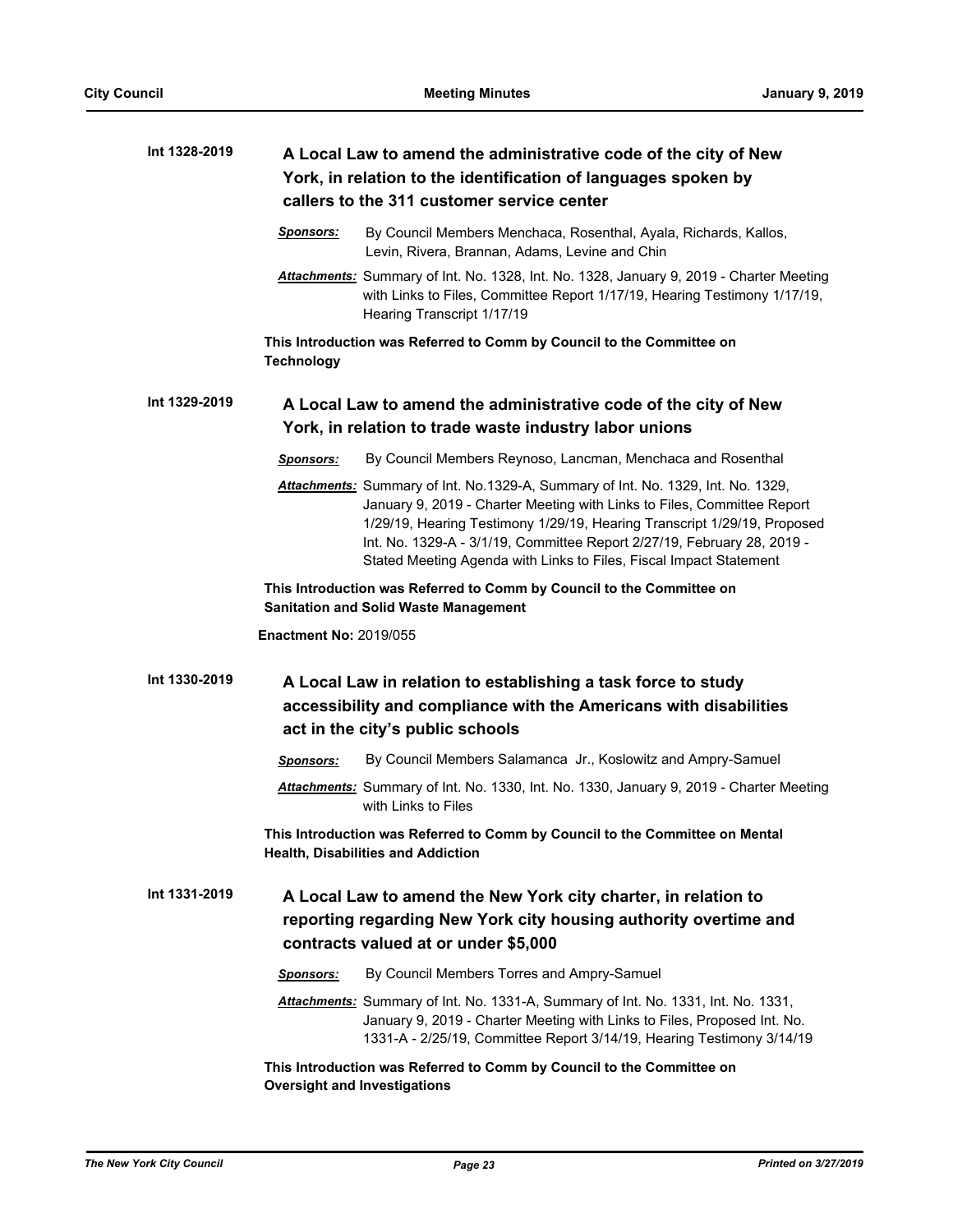**Application No. C 190026 HAX (4697 Third Avenue) submitted by the Department of Housing Preservation and Development pursuant to Article 16 of the General Municipal Law of New York State for the designation of properties located at 4697 Third Avenue (Block 3041, Lots 38 and 40) as an Urban Development Action Area; and an Urban Development Action Area Project for such area; and pursuant to Section 197-c of the New York City Charter for the disposition of such property to a developer to be selected by HPD, Borough of the Bronx, Community District 6, Council District 15. LU 0313-2019**

*Sponsors:* By Council Member Salamanca Jr.

*Attachments:* Land Use Calendar - Week of January 7, 2019 - January 14, 2019, January 9, 2019 - Charter Meeting with Links to Files, Land Use Calendar & Agenda for January 22, 2019, Hearing Testimony - Planning 1-14-19, Committee Report, Resolution, Hearing Transcript - Planning 1-14-19, Hearing Transcript - Planning 1-22-19, Hearing Transcript - Land Use 1-22-19, Hearing Transcript - Stated Meeting 1-24-19

## **This Land Use Application was Referred to Comm by Council to the Committee on Land Use**

*Attachments:* Land Use Calendar - Week of January 7, 2019 - January 14, 2019, January 9, 2019 - Charter Meeting with Links to Files, Land Use Calendar & Agenda for January 22, 2019, Hearing Testimony - Planning 1-14-19, Committee Report, Resolution, Hearing Transcript - Planning 1-14-19, Hearing Transcript - Planning 1-22-19, Hearing Transcript - Land Use 1-22-19, Hearing Transcript - Stated Meeting 1-24-19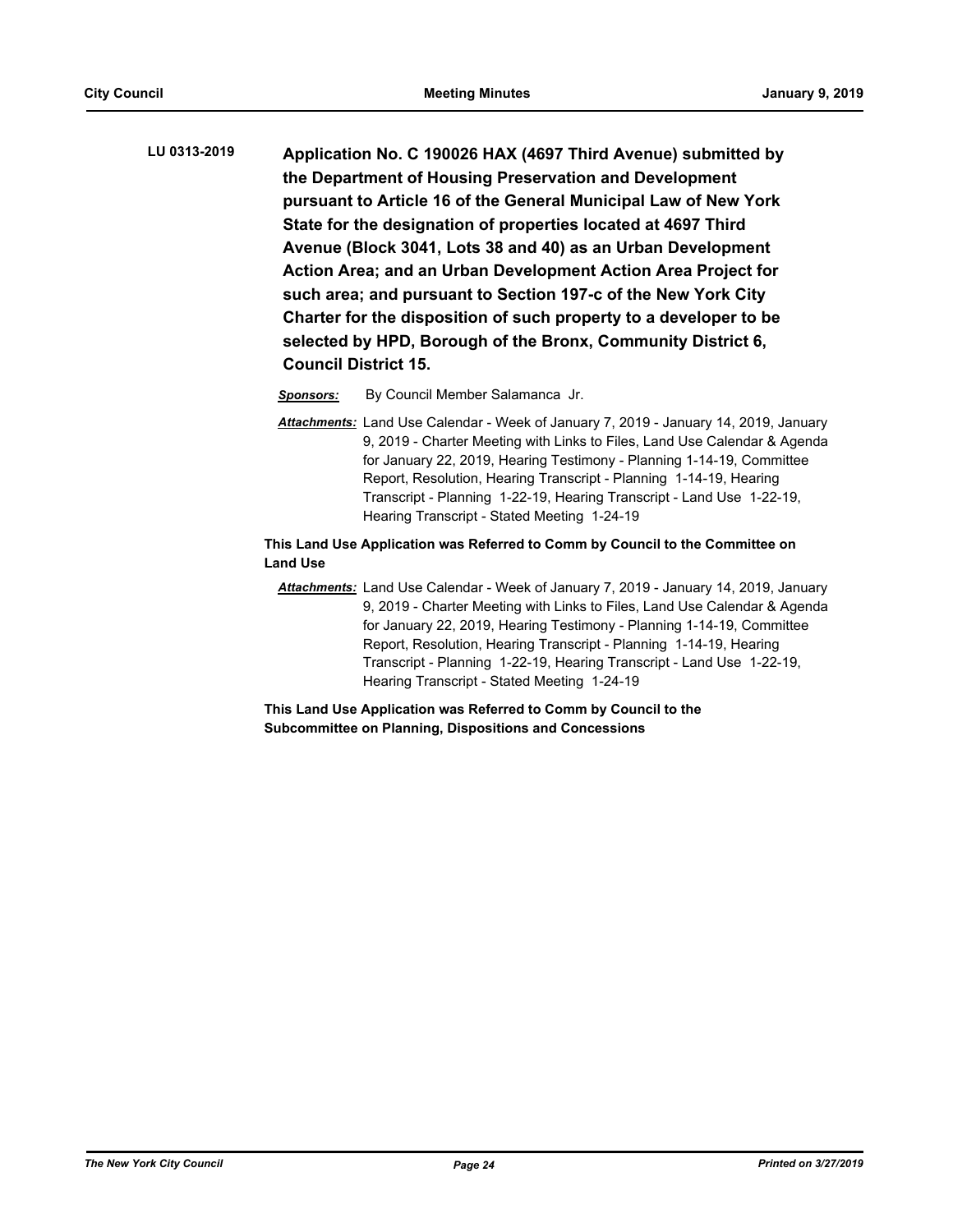**Application No. C 190049 ZMX (Belmont Cove Rezoning) submitted by the New York City Department of Housing Preservation and Development and Proxy Estate, Inc., pursuant to Sections 197-c and 201 of the New York City Charter for an amendment of the Zoning Map, Section No. 3d, changing from an M1-4 District to an R7X District property located at Block 2945, Lots 34, 65 and 66, Borough of the Bronx, Community Board 6. Council District 17. LU 0314-2019**

*Sponsors:* By Council Member Salamanca Jr.

*Attachments:* Land Use Calendar - Week of January 7, 2019 - January 14, 2019, January 9, 2019 - Charter Meeting with Links to Files, Hearing Testimony - Planning 1-14-19, Land Use Calendar - Week of January 28, 2019 - February 1, 2019, Hearing Transcript - Planning 1-14-19, Land Use Calendar and Agenda for February 6, 2019, Hearing Testimony - Planning 1-30-19, Hearing Transcript - Planning 2-6-19, Hearing Transcript - Land Use 2-6-19, February 13, 2019 - Stated Meeting Agenda with Links to Files, Committee Report, Resolution, Hearing Transcript - Planning 1-30-19, Hearing Transcript - Stated Meeting 2-13-19

# **This Land Use Application was Referred to Comm by Council to the Committee on Land Use**

*Attachments:* Land Use Calendar - Week of January 7, 2019 - January 14, 2019, January 9, 2019 - Charter Meeting with Links to Files, Hearing Testimony - Planning 1-14-19, Land Use Calendar - Week of January 28, 2019 - February 1, 2019, Hearing Transcript - Planning 1-14-19, Land Use Calendar and Agenda for February 6, 2019, Hearing Testimony - Planning 1-30-19, Hearing Transcript - Planning 2-6-19, Hearing Transcript - Land Use 2-6-19, February 13, 2019 - Stated Meeting Agenda with Links to Files, Committee Report, Resolution, Hearing Transcript - Planning 1-30-19, Hearing Transcript - Stated Meeting 2-13-19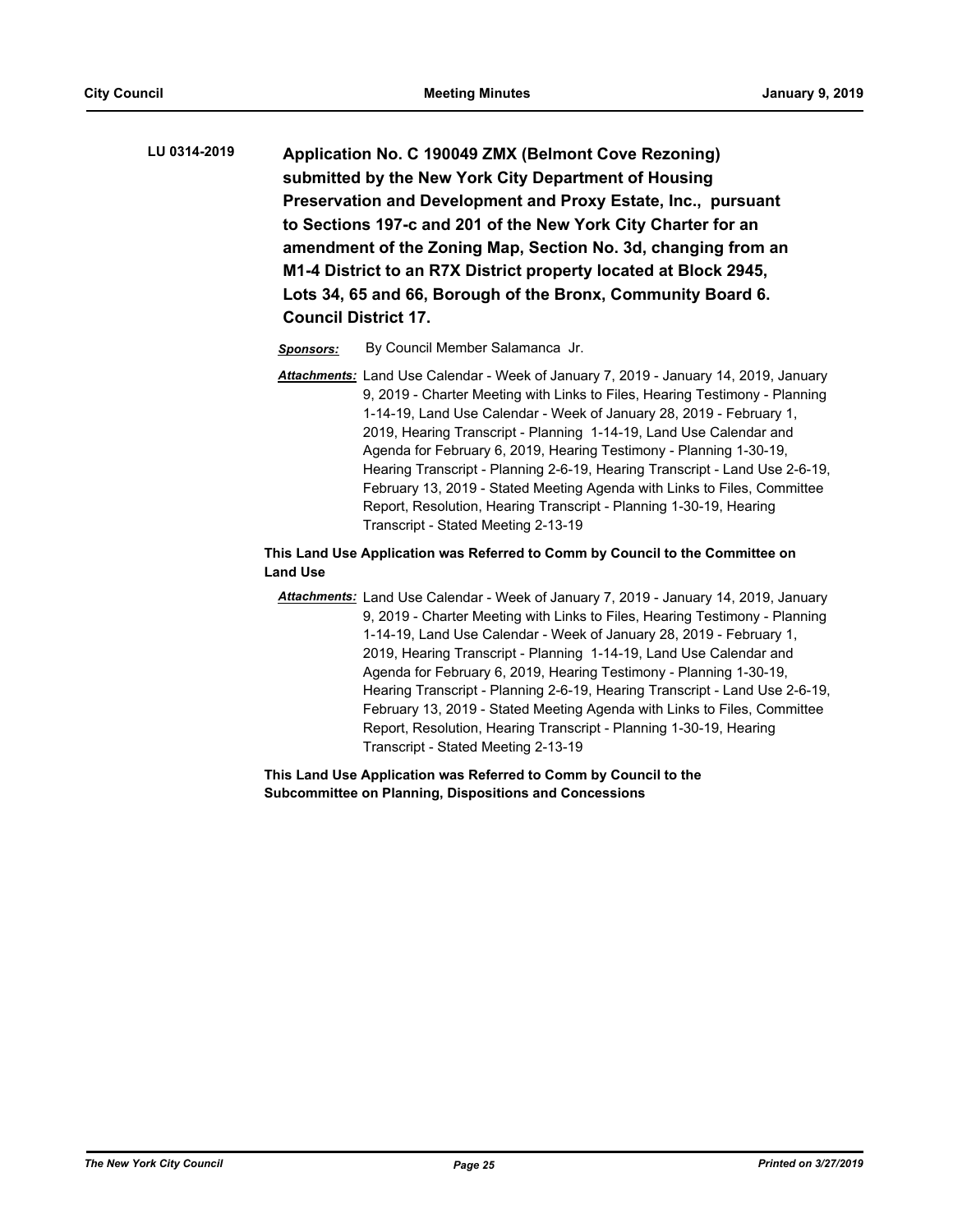**Application No. N 190050 ZRX (Belmont Cove Rezoning) submitted by the New York City Department of Housing Preservation and Development, pursuant to Section 201 of the New York City Charter, for an amendment of the Zoning Resolution of the City of New York, modifying APPENDIX F for the purpose of establishing a Mandatory Housing Inclusionary area, Borough of the Bronx, Community Board 6. Council District 17. LU 0315-2019**

- *Sponsors:* By Council Member Salamanca Jr.
- *Attachments:* Land Use Calendar Week of January 7, 2019 January 14, 2019, January 9, 2019 - Charter Meeting with Links to Files, Hearing Testimony - Planning 1-14-19, Land Use Calendar - Week of January 28, 2019 - February 1, 2019, Hearing Transcript - Planning 1-14-19, Land Use Calendar and Agenda for February 6, 2019, Hearing Testimony - Planning 1-30-19, Hearing Transcript - Planning 2-6-19, Hearing Transcript - Land Use 2-6-19, February 13, 2019 - Stated Meeting Agenda with Links to Files, Committee Report, Resolution, Hearing Transcript - Planning 1-30-19, Hearing Transcript - Stated Meeting 2-13-19

# **This Land Use Application was Referred to Comm by Council to the Committee on Land Use**

*Attachments:* Land Use Calendar - Week of January 7, 2019 - January 14, 2019, January 9, 2019 - Charter Meeting with Links to Files, Hearing Testimony - Planning 1-14-19, Land Use Calendar - Week of January 28, 2019 - February 1, 2019, Hearing Transcript - Planning 1-14-19, Land Use Calendar and Agenda for February 6, 2019, Hearing Testimony - Planning 1-30-19, Hearing Transcript - Planning 2-6-19, Hearing Transcript - Land Use 2-6-19, February 13, 2019 - Stated Meeting Agenda with Links to Files, Committee Report, Resolution, Hearing Transcript - Planning 1-30-19, Hearing Transcript - Stated Meeting 2-13-19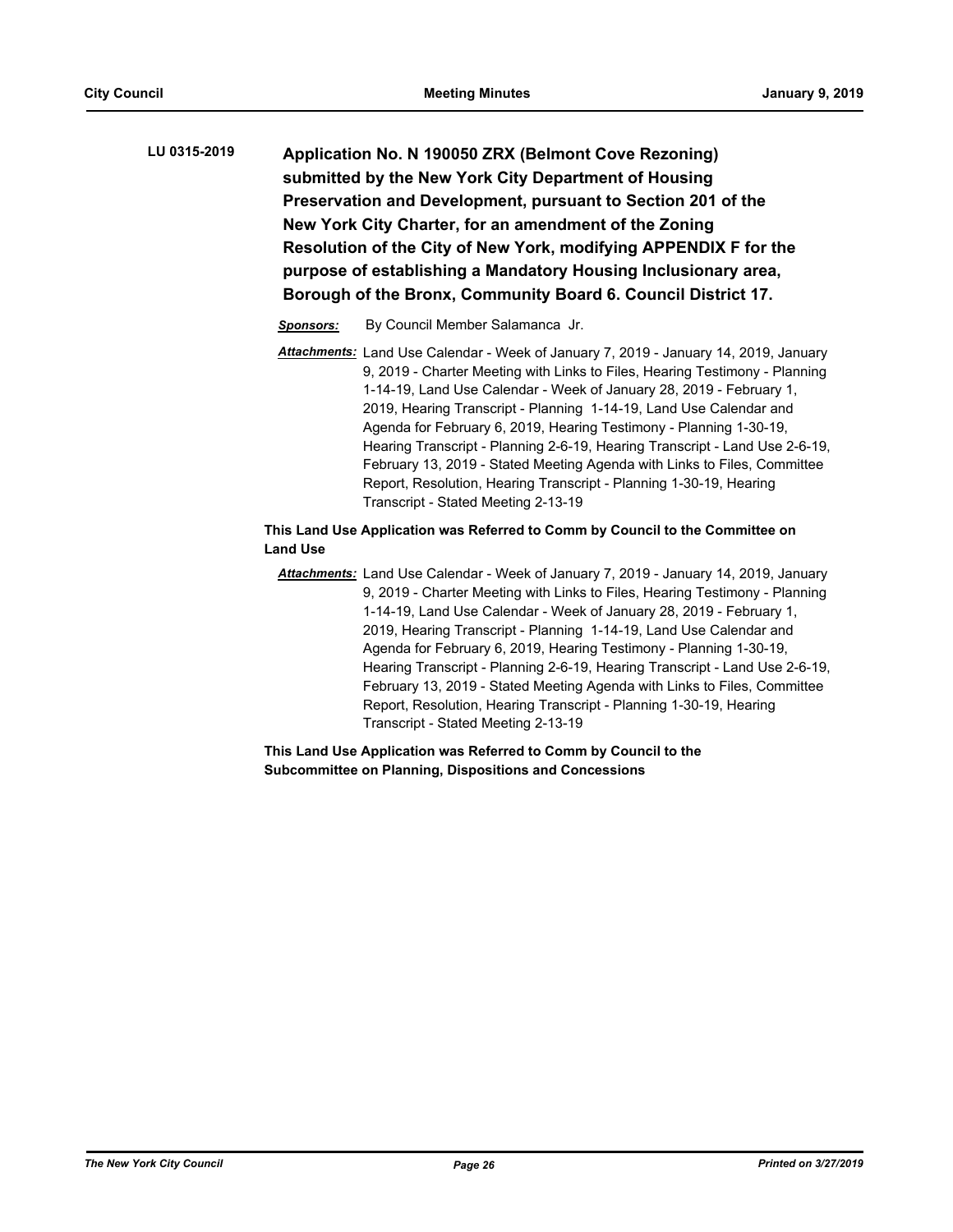| LU 0316-2019 | Application No. C 190051 PPX (Belmont Cove Rezoning)              |
|--------------|-------------------------------------------------------------------|
|              | submitted by the New York City Department of Housing              |
|              | Preservation and Development, pursuant to Section 197-c of the    |
|              | New York City Charter, for the disposition of two city-owned      |
|              | properties located on the south side of East 176th Street between |
|              | Belmont and Crotona avenues (Block 2945, Lots 65 and 66),         |
|              | Borough of the Bronx, Community Board 6. Council District 17.     |

- *Sponsors:* By Council Member Salamanca Jr.
- *Attachments:* Land Use Calendar Week of January 7, 2019 January 14, 2019, January 9, 2019 - Charter Meeting with Links to Files, Hearing Testimony - Planning 1-14-19, Land Use Calendar - Week of January 28, 2019 - February 1, 2019, Hearing Transcript - Planning 1-14-19, Land Use Calendar and Agenda for February 6, 2019, Hearing Testimony - Planning 1-30-19, February 13, 2019 - Stated Meeting Agenda with Links to Files, Committee Report, Resolution, Hearing Transcript - Planning 2-6-19, Hearing Transcript - Land Use 2-6-19, Hearing Transcript - Planning 1-30-19, Hearing Transcript - Stated Meeting 2-13-19

# **This Land Use Application was Referred to Comm by Council to the Committee on Land Use**

*Attachments:* Land Use Calendar - Week of January 7, 2019 - January 14, 2019, January 9, 2019 - Charter Meeting with Links to Files, Hearing Testimony - Planning 1-14-19, Land Use Calendar - Week of January 28, 2019 - February 1, 2019, Hearing Transcript - Planning 1-14-19, Land Use Calendar and Agenda for February 6, 2019, Hearing Testimony - Planning 1-30-19, February 13, 2019 - Stated Meeting Agenda with Links to Files, Committee Report, Resolution, Hearing Transcript - Planning 2-6-19, Hearing Transcript - Land Use 2-6-19, Hearing Transcript - Planning 1-30-19, Hearing Transcript - Stated Meeting 2-13-19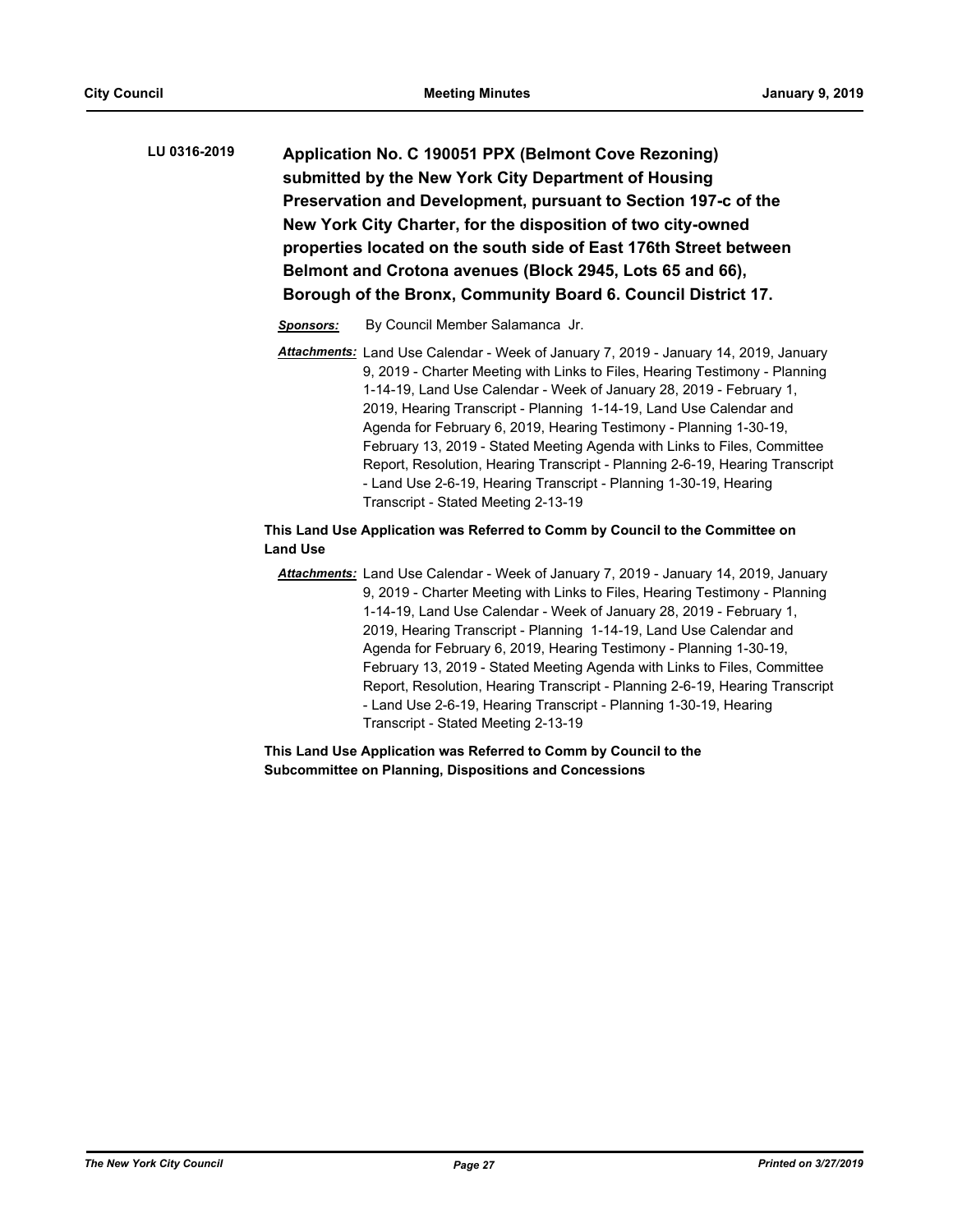**Application No. C 180083 ZMX (East 241st Street Rezoning) submitted by Enclave on 241st LLC pursuant to Sections 197-c and 201 of the New York City Charter for the amendment of the Zoning Map, Section No. 2a, changing from an M1-1 District to an R7D District and establishing within the proposed R7D District a C2-4 District for property property bounded by East 241st Street, Furman Avenue, East 240th Street and White Plains Road (Block 5087), Borough of the Bronx, Council District 11, Community District 12. LU 0317-2019**

*Sponsors:* By Council Member Salamanca Jr.

*Attachments:* Land Use Calendar - Week of January 7, 2019 - January 14, 2019, January 9, 2019 - Charter Meeting with Links to Files, Hearing Testimony - Zoning 1-10-19, Land Use Calendar - Week of January 28, 2019 - February 1, 2019, Hearing Transcript - Zoning 1-10-19, Land Use Calendar and Agenda for February 6, 2019, February 13, 2019 - Stated Meeting Agenda with Links to Files, Committee Report, Resolution, Hearing Transcript - Land Use 2-6-19, Hearing Transcript - Zoning 1-31-19, Hearing Transcript - Stated Meeting 2-13-19

# **This Land Use Application was Referred to Comm by Council to the Committee on Land Use**

*Attachments:* Land Use Calendar - Week of January 7, 2019 - January 14, 2019, January 9, 2019 - Charter Meeting with Links to Files, Hearing Testimony - Zoning 1-10-19, Land Use Calendar - Week of January 28, 2019 - February 1, 2019, Hearing Transcript - Zoning 1-10-19, Land Use Calendar and Agenda for February 6, 2019, February 13, 2019 - Stated Meeting Agenda with Links to Files, Committee Report, Resolution, Hearing Transcript - Land Use 2-6-19, Hearing Transcript - Zoning 1-31-19, Hearing Transcript - Stated Meeting 2-13-19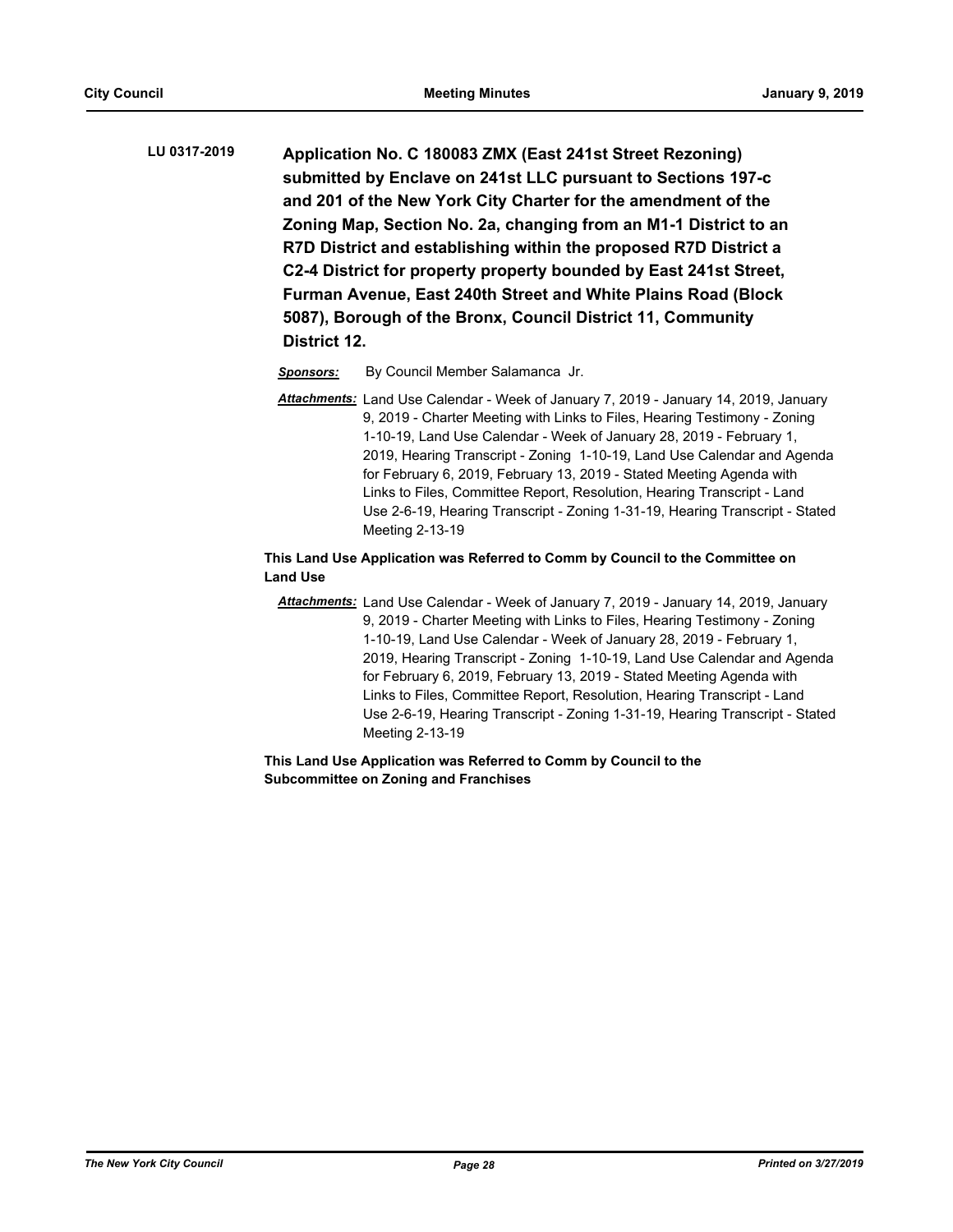- **Application No. N 180084 ZRX (East 241st Street Rezoning) submitted by Enclave on 241st, LLC, pursuant to Section 201 of the New York City Charter, for an amendment of the Zoning Resolution of the City of New York, modifying Appendix F for the purpose of establishing a Mandatory Inclusionary Housing Area, and to Appendix I to extend Transit Zone 1, Borough of the Bronx, Council District 11, Community District 12. LU 0318-2019**
	- *Sponsors:* By Council Member Salamanca Jr.
	- *Attachments:* Land Use Calendar Week of January 7, 2019 January 14, 2019, January 9, 2019 - Charter Meeting with Links to Files, Hearing Testimony - Zoning 1-10-19, Land Use Calendar - Week of January 28, 2019 - February 1, 2019, Hearing Transcript - Zoning 1-10-19, Land Use Calendar and Agenda for February 6, 2019, February 13, 2019 - Stated Meeting Agenda with Links to Files, Committee Report, Resolution, Hearing Transcript - Land Use 2-6-19, Hearing Transcript - Zoning 1-31-19, Hearing Transcript - Stated Meeting 2-13-19

# **This Land Use Application was Referred to Comm by Council to the Committee on Land Use**

*Attachments:* Land Use Calendar - Week of January 7, 2019 - January 14, 2019, January 9, 2019 - Charter Meeting with Links to Files, Hearing Testimony - Zoning 1-10-19, Land Use Calendar - Week of January 28, 2019 - February 1, 2019, Hearing Transcript - Zoning 1-10-19, Land Use Calendar and Agenda for February 6, 2019, February 13, 2019 - Stated Meeting Agenda with Links to Files, Committee Report, Resolution, Hearing Transcript - Land Use 2-6-19, Hearing Transcript - Zoning 1-31-19, Hearing Transcript - Stated Meeting 2-13-19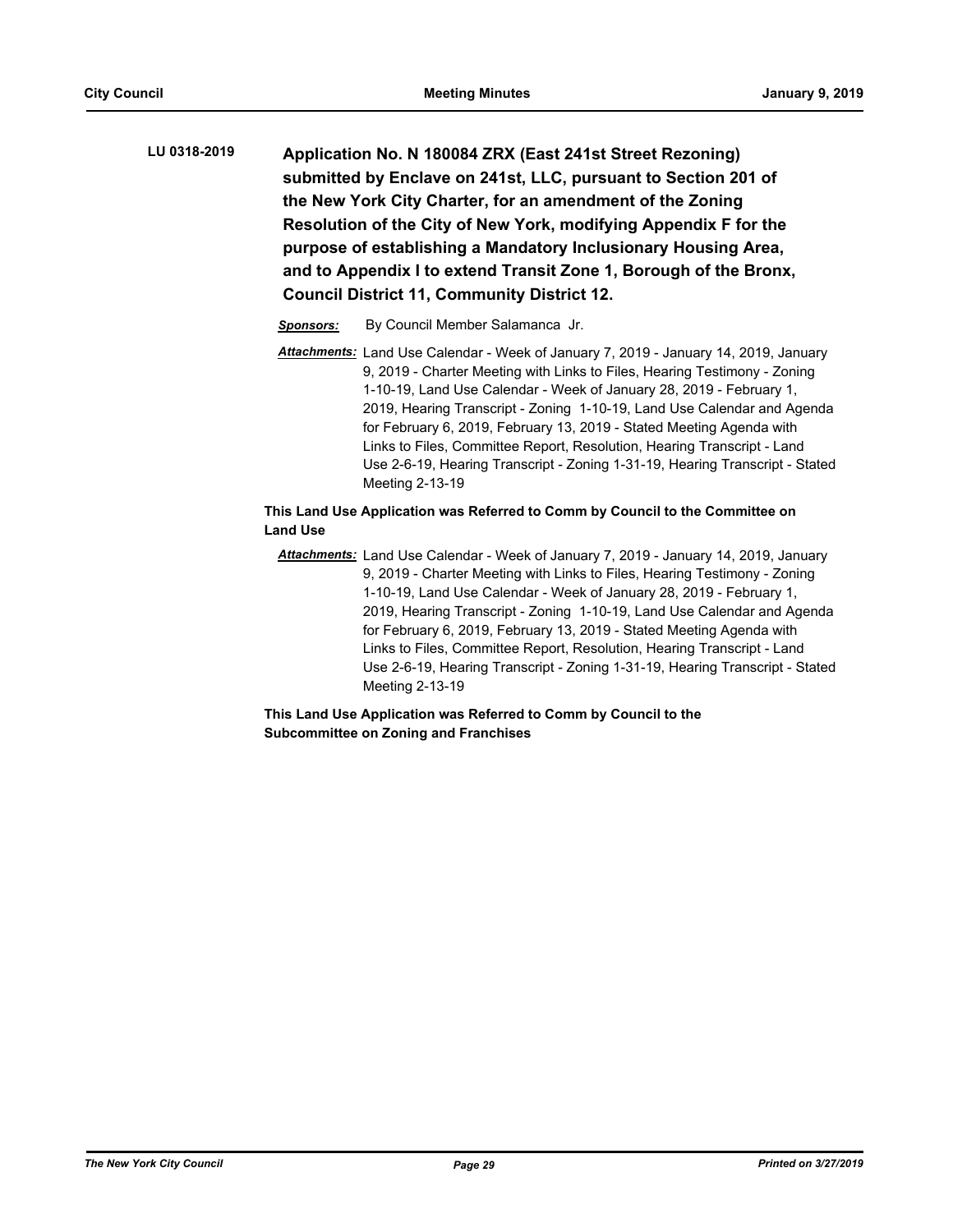**Application No. C 180229 ZMK (895 Bedford Avenue Rezoning) submitted by 895 Bedford Avenue Realty, LLC pursuant to Sections 197-c and 201 of the New York City Charter for an amendment to the Zoning Map, Section No. 17a changing from an M1-2 District to an R7A District and establishing within the proposed R7A District a C2-4 District for property bounded by a line 80 feet northerly of Willoughby Avenue, Spencer Street, Willoughby Avenue, and Bedford Avenue, Borough of Brooklyn, Council District 33, Community District 3. LU 0319-2019**

*Sponsors:* By Council Member Salamanca Jr.

*Attachments:* Land Use Calendar - Week of January 7, 2019 - January 14, 2019, January 9, 2019 - Charter Meeting with Links to Files, Hearing Testimony - Zoning 1-10-19, Land Use Calendar - Week of January 28, 2019 - February 1, 2019, Hearing Transcript - Zoning 1-10-19, Land Use Calendar and Agenda for February 6, 2019, February 13, 2019 - Stated Meeting Agenda with Links to Files, Committee Report, Resolution, Hearing Transcript - Land Use 2-6-19, Hearing Transcript - Zoning 1-31-19, Hearing Transcript - Stated Meeting 2-13-19

## **This Land Use Application was Referred to Comm by Council to the Committee on Land Use**

*Attachments:* Land Use Calendar - Week of January 7, 2019 - January 14, 2019, January 9, 2019 - Charter Meeting with Links to Files, Hearing Testimony - Zoning 1-10-19, Land Use Calendar - Week of January 28, 2019 - February 1, 2019, Hearing Transcript - Zoning 1-10-19, Land Use Calendar and Agenda for February 6, 2019, February 13, 2019 - Stated Meeting Agenda with Links to Files, Committee Report, Resolution, Hearing Transcript - Land Use 2-6-19, Hearing Transcript - Zoning 1-31-19, Hearing Transcript - Stated Meeting 2-13-19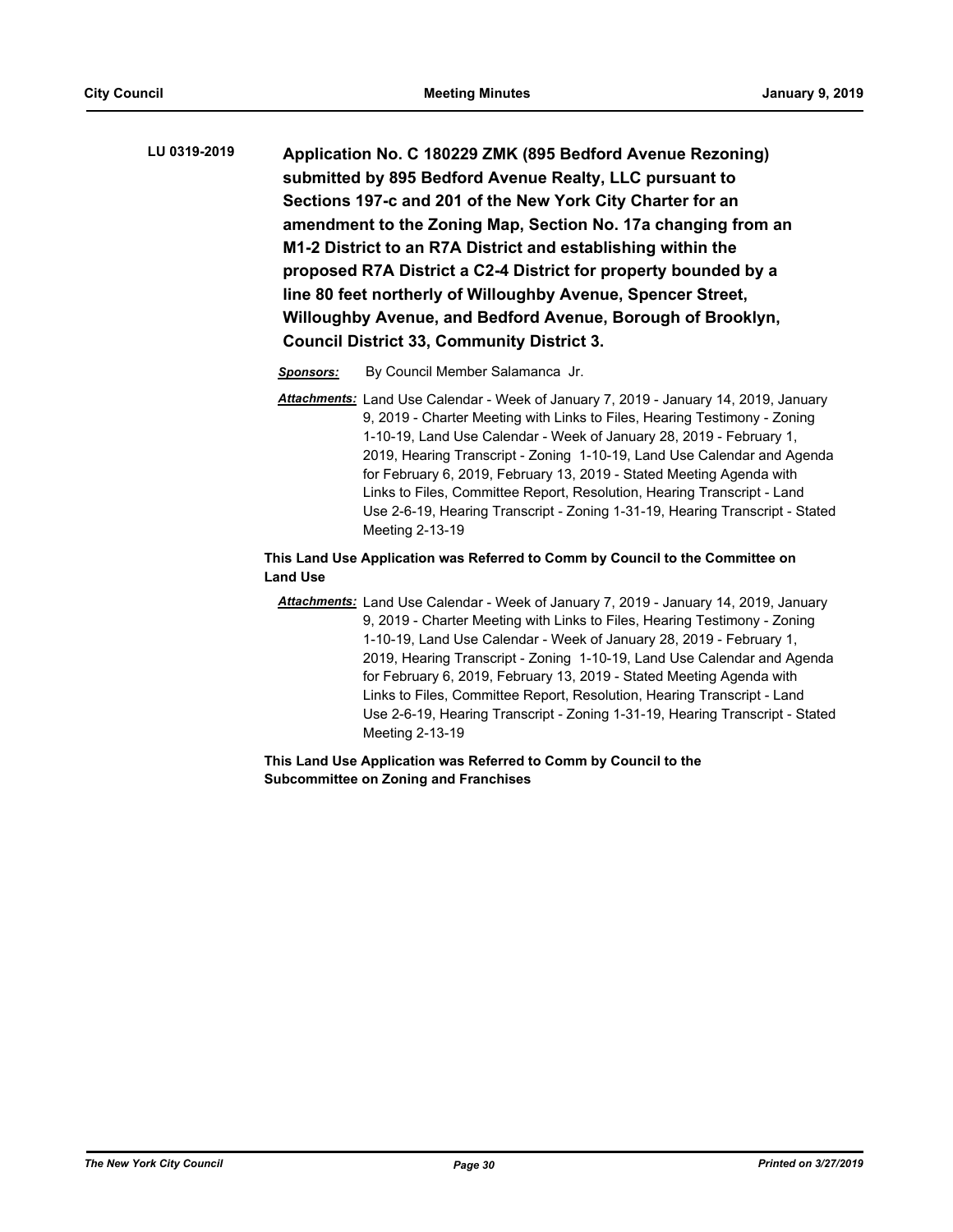- **Application No. N 180230 ZRK (895 Bedford Avenue Rezoning) submitted by 895 Bedford Avenue Realty, LLC, pursuant to Section 201 of the New York City Charter, for an amendment of the Zoning Resolution of the City of New York, modifying Appendix F for the purpose of establishing a Mandatory Inclusionary Housing area in the Borough of Brooklyn, Council District 33, Community District 3. LU 0320-2019**
	- *Sponsors:* By Council Member Salamanca Jr.
	- *Attachments:* Land Use Calendar Week of January 7, 2019 January 14, 2019, January 9, 2019 - Charter Meeting with Links to Files, Hearing Testimony - Zoning 1-10-19, Land Use Calendar - Week of January 28, 2019 - February 1, 2019, Hearing Transcript - Zoning 1-10-19, Land Use Calendar and Agenda for February 6, 2019, February 13, 2019 - Stated Meeting Agenda with Links to Files, Committee Report, Resolution, Hearing Transcript - Land Use 2-6-19, Hearing Transcript - Zoning 1-31-19, Hearing Transcript - Stated Meeting 2-13-19

# **This Land Use Application was Referred to Comm by Council to the Committee on Land Use**

*Attachments:* Land Use Calendar - Week of January 7, 2019 - January 14, 2019, January 9, 2019 - Charter Meeting with Links to Files, Hearing Testimony - Zoning 1-10-19, Land Use Calendar - Week of January 28, 2019 - February 1, 2019, Hearing Transcript - Zoning 1-10-19, Land Use Calendar and Agenda for February 6, 2019, February 13, 2019 - Stated Meeting Agenda with Links to Files, Committee Report, Resolution, Hearing Transcript - Land Use 2-6-19, Hearing Transcript - Zoning 1-31-19, Hearing Transcript - Stated Meeting 2-13-19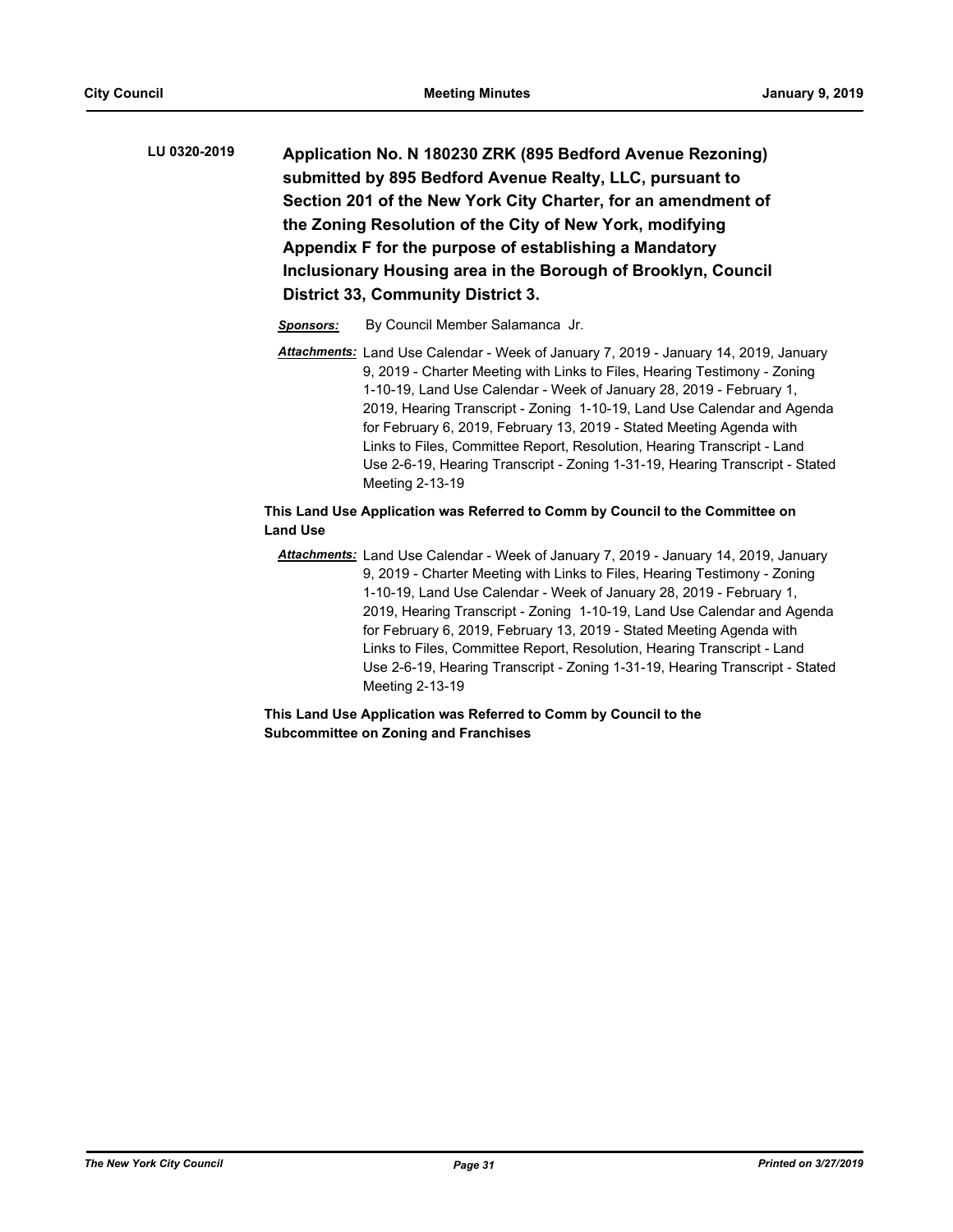**Application No. C 170492 ZMQ (100-03 North Conduit Avenue) submitted by Cohancy Realty LLC pursuant to Sections 197-c and 201 of the New York City Charter for an amendment of the Zoning Map, Section No. 18b, by establishing within an existing R3X District a C2-2 District bounded by Cohancy Street, a line 190 feet northerly of North Conduit Avenue, the northeasterly boundary of a Railroad Right-Of-Way (N.Y.C.T.A Rockaway Beach Division), and North Conduit Avenue, Borough of Queens, Council District 32, Community District 10, LU 0321-2019**

*Sponsors:* By Council Member Salamanca Jr.

*Attachments:* Land Use Calendar - Week of January 7, 2019 - January 14, 2019, January 9, 2019 - Charter Meeting with Links to Files, Hearing Testimony - Zoning 1-10-19, Land Use Calendar - Week of January 28, 2019 - February 1, 2019, Hearing Transcript - Zoning 1-10-19, Land Use Calendar and Agenda for February 6, 2019, February 13, 2019 - Stated Meeting Agenda with Links to Files, Committee Report, Resolution, Hearing Transcript - Land Use 2-6-19, Hearing Transcript - Zoning 1-31-19, Hearing Transcript - Stated Meeting 2-13-19

## **This Land Use Application was Referred to Comm by Council to the Committee on Land Use**

*Attachments:* Land Use Calendar - Week of January 7, 2019 - January 14, 2019, January 9, 2019 - Charter Meeting with Links to Files, Hearing Testimony - Zoning 1-10-19, Land Use Calendar - Week of January 28, 2019 - February 1, 2019, Hearing Transcript - Zoning 1-10-19, Land Use Calendar and Agenda for February 6, 2019, February 13, 2019 - Stated Meeting Agenda with Links to Files, Committee Report, Resolution, Hearing Transcript - Land Use 2-6-19, Hearing Transcript - Zoning 1-31-19, Hearing Transcript - Stated Meeting 2-13-19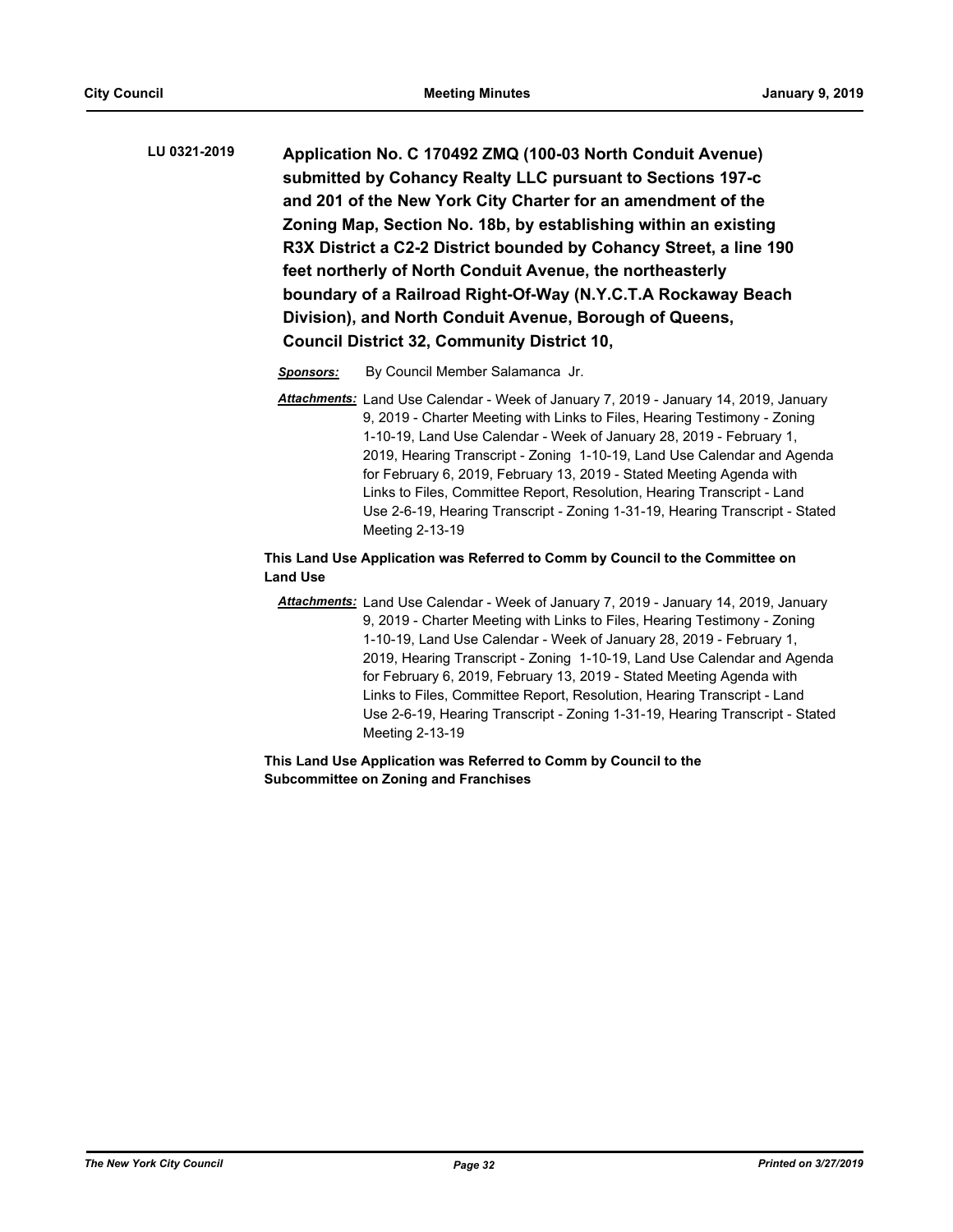| LU 0322-2019 | Application No. C 180439 ZSM (51-53 White Street) submitted by      |
|--------------|---------------------------------------------------------------------|
|              | 51 White Street LLC requesting a Special Permit pursuant to ZR      |
|              | section 74-711 to modify Sections 23-692, 23-622, 23-861, and       |
|              | 23-851(b) to facilitate a two-story enlargement for property in the |
|              | Tribeca East Historic District located at 51-53 White Street (Block |
|              | 175, Lot 24), Borough of Manhattan, Community District 1,           |
|              | <b>Council District 1.</b>                                          |

*Sponsors:* By Council Member Salamanca Jr.

*Attachments:* Land Use Calendar - Week of January 7, 2019 - January 14, 2019, January 9, 2019 - Charter Meeting with Links to Files, Hearing Testimony - Zoning 1-10-19, Land Use Calendar - Week of January 28, 2019 - February 1, 2019, Hearing Transcript - Zoning 1-10-19, Land Use Calendar and Agenda for February 6, 2019, February 13, 2019 - Stated Meeting Agenda with Links to Files, Committee Report, Resolution, Hearing Transcript - Land Use 2-6-19, Hearing Transcript - Zoning 1-31-19, Hearing Transcript - Stated Meeting 2-13-19

# **This Land Use Application was Referred to Comm by Council to the Committee on Land Use**

*Attachments:* Land Use Calendar - Week of January 7, 2019 - January 14, 2019, January 9, 2019 - Charter Meeting with Links to Files, Hearing Testimony - Zoning 1-10-19, Land Use Calendar - Week of January 28, 2019 - February 1, 2019, Hearing Transcript - Zoning 1-10-19, Land Use Calendar and Agenda for February 6, 2019, February 13, 2019 - Stated Meeting Agenda with Links to Files, Committee Report, Resolution, Hearing Transcript - Land Use 2-6-19, Hearing Transcript - Zoning 1-31-19, Hearing Transcript - Stated Meeting 2-13-19